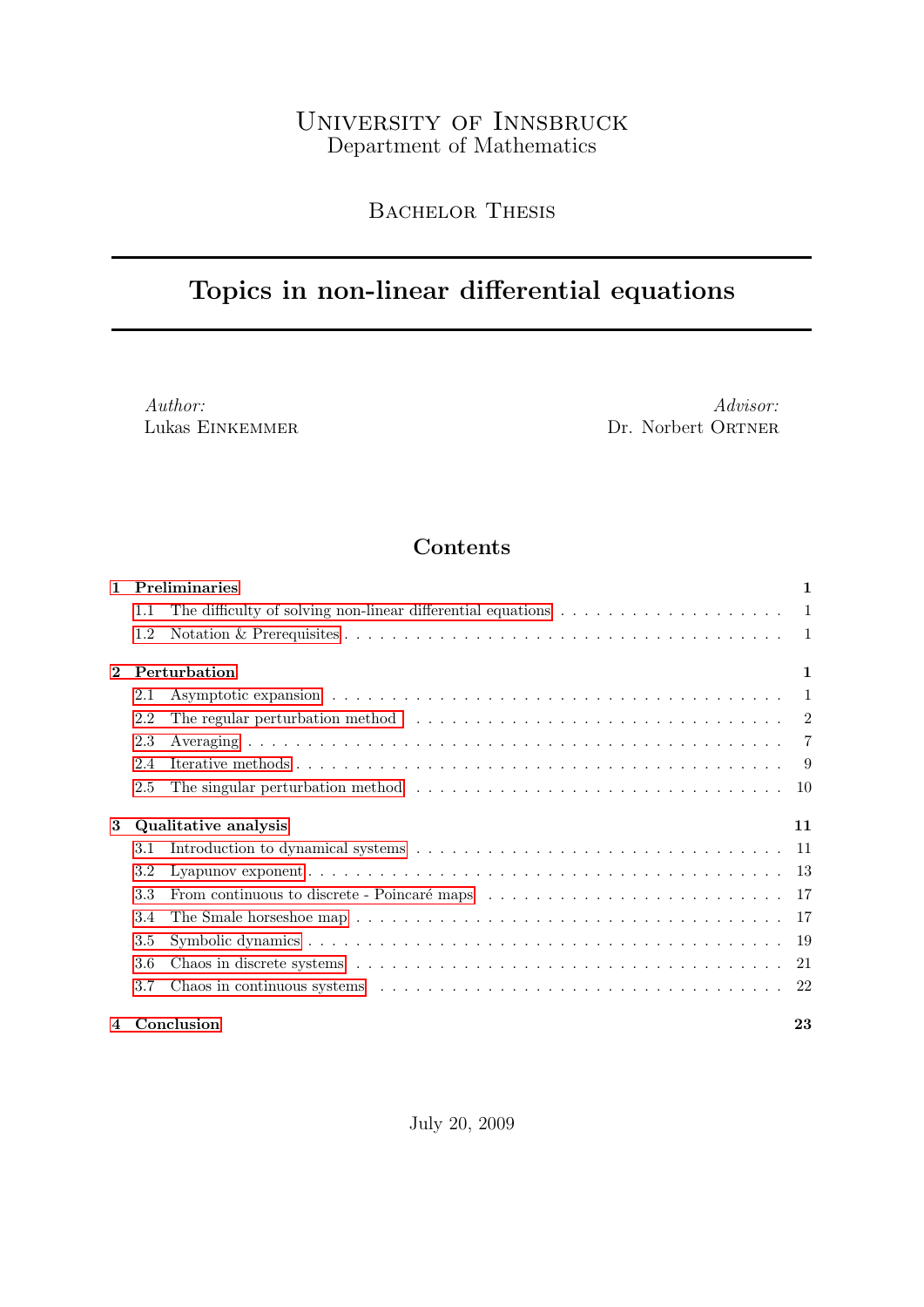# <span id="page-1-0"></span>1 Preliminaries

#### <span id="page-1-1"></span>1.1 The difficulty of solving non-linear differential equations

Consider for a moment a system of n first-order *linear* differential equations. If we specify (arbitrarily)  $n$  initial values, we get a unique solution to our differential equations (assuming certain regularity conditions). However, what makes a *linear* differential equation unique is that once we have obtained any n solutions  $x_1(t), \ldots, x_n(t)$  (which must be linearly independent), we can use the fact that any linear combination is a solution as well, i.e. we have only to determine  $n$  constants to fully solve the problem for every initial condition.

Not so for non-linear differential equations. Potentially, we have (qualitatively) very different solutions for different initial conditions. But even if we could, in theory, determine this solution for any given initial condition (by elementary functions, Taylor series, ...), in practice this proves to be a highly formidable task.

Therefore, in the first part of this bachelor thesis we will develop methods that allow us to find approximate solutions to non-linear differential equations which differ only slightly from solvable (that usually means linear) differential equations.

In the second part, our focus will shift to a qualitative assessment of non-linear differential equations. It will be shown that non-linear differential equations provide a range of interesting phenomenons (including deterministic chaos).

#### <span id="page-1-2"></span>1.2 Notation & Prerequisites

The solution of the differential equations considered in this bachelor thesis can be expressed as a function  $x: I \to \mathcal{D} \subset \mathbb{R}^n$  with  $I = [0, b]$  or  $I = [0, b)$ , where  $b = \infty$  is a possibility in the second case.

We call a differential equation autonomous, if it doesn't depend on time excplicitely, i.e.

Definition 1.1. (autonomous system). A system  $\dot{x} = f(x, t)$  of differential equations for  $x \in$  $\mathcal{C}^1(I,\mathbb{R}^n)$  and a given function  $f \in \mathcal{C}^0(\mathbb{R}^n \times I,\mathbb{R}^n)$  is called autonomous if f doesn't depend on t, i.e.

$$
\dot{x} = f(x), \qquad x \in \mathcal{C}^1(I, \mathbb{R}^n), f \in \mathcal{C}^0(\mathbb{R}^n, \mathbb{R}^n)
$$

This bachelor thesis continuous to develop methods in the field of non-linear differential equations that go beyond what is usually taught in most introductory courses (e.g. stability theory, Lyapunov functions, Poincaré maps). However, the material presented here doesn't assume familiarity with these topics.

### <span id="page-1-3"></span>2 Perturbation

#### <span id="page-1-4"></span>2.1 Asymptotic expansion

In mathematics we often use a series expansion to represent non-elementary functions. It is assumed that the series converges to the desired function. In practice, the series is then truncated after a finite number of terms to gain a sufficient approximation. If the series, however, is divergent we call it a *formal* series and are usually forced to use other methods to evaluate the function.

However, in certain cases we can use the truncated (but formal) series and still regain a good approximation. To illustrate this we consider Stirling's approximation to  $log n!$  (see [\[8,](#page-24-0) p. 183]).

$$
S_m(n) = \left(n + \frac{1}{2}\right) \log(n+1) - n - 1 + \frac{1}{2} \log 2\pi + \sum_{k=1}^m \frac{B_{2k}}{2k(2k-1)(n+1)^{2k-1}} = \log(n!) + \mathcal{O}\left(\frac{1}{n^{2m+1}}\right)
$$

Let us now calculate the error for some values of  $n$  and  $m$ .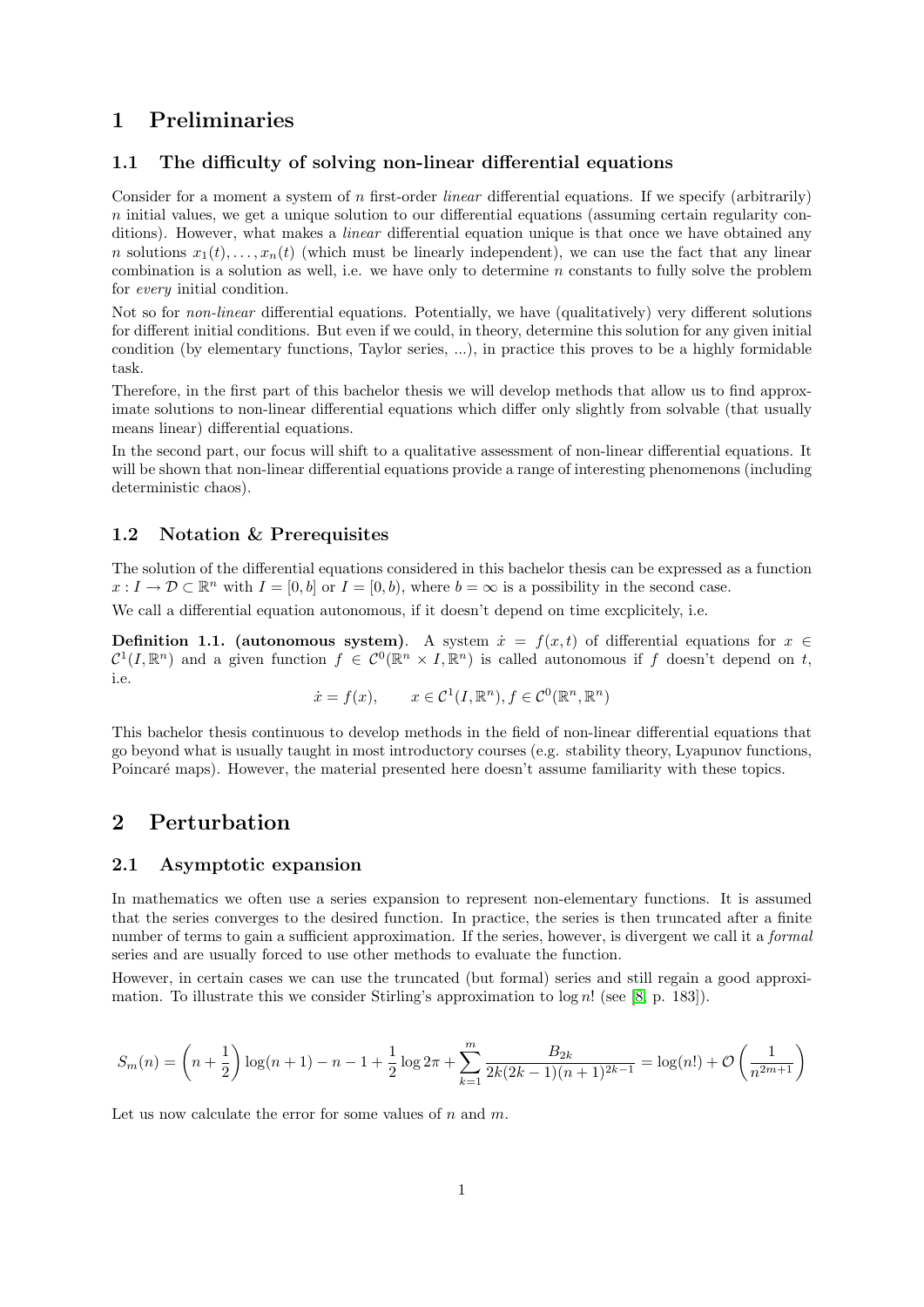$$
|\log(10!) - S_2(10)| \approx 4.9 \cdot 10^{-9}
$$
  
\n
$$
|\log(10!) - S_5(10)| \approx 6.5 \cdot 10^{-15}
$$
  
\n
$$
|\log(1000!) - S_2(1000)| \approx 7.9 \cdot 10^{-19}
$$
  
\n
$$
|\log(1000!) - S_5(1000)| \approx 1.9 \cdot 10^{-36}
$$

Note that as n gets larger the approximation improves. This is to be expected since  $n \to \infty$  is the limit in which the approximation is exact (see  $[8, p. 183]$  $[8, p. 183]$ ). It also seems as if the approximation improves if we include more terms in our truncated series (i.e.  $m$  gets larger). This, however, is wrong. Consider

$$
\lim_{k \to \infty} \left| \frac{B_{2k}}{2k(2k-1)(n+1)^{2k-1}} \right| \ge \lim_{k \to \infty} \left| \frac{(2k)!}{k(2k-1)(n+1)^{2k-1}(2\pi)^{2k}} \right| \to \infty
$$

where we used that  $|B_{2k}| \geq \frac{2(2k)!}{(2\pi)^{2k}}$  (see [\[12,](#page-24-1) p. 361]). Now we see that the series diverges (i.e. is only formal). Nevertheless, the truncated series provides a good approximation to  $log(n!)$ .

Stirling's approximation (in logarithmic form) illustrates the idea of asymptotic expansion: Even though we have a divergent series at hand, the truncated series is (under certain conditions) an excellent approximation.

#### <span id="page-2-0"></span>2.2 The regular perturbation method  $<sup>1</sup>$  $<sup>1</sup>$  $<sup>1</sup>$ </sup>

The treatment of perturbative methods in this bachelor thesis is mainly based upon [\[3,](#page-24-2) Chap. 3-4] and [\[5,](#page-24-3) Chap. 4].

We consider differential equations of the form

<span id="page-2-3"></span>
$$
\dot{x} = f(x) + \epsilon g(x, t, \epsilon), \qquad x : I \to \mathcal{D} \subset \mathbb{R}^n \tag{1}
$$

and require  $f, g \in \mathcal{C}^r$ , with  $r \in \mathbb{N}, r \ge 1$ . Furthermore,  $\dot{x} = f(x)$  (the **unperturbed** problem) is exactly solvable and  $\epsilon$  is a small parameter. Our goal is to asymptotically expand the solution  $x(t)$  as (see [\[3,](#page-24-2) p. 55])

<span id="page-2-2"></span>
$$
x(t) = x^{(0)}(t) + \epsilon x^{(1)}(t) + \epsilon^2 x^{(2)}(t) + \cdots + \epsilon^{r-1} x^{(r-1)}(t) + \epsilon^r R_r(t, \epsilon)
$$
\n(2)

In general we proceed by feeding equation [2](#page-2-2) into [1.](#page-2-3) If equation [1](#page-2-3) is an IVP with  $x(0) = x_0$ , we further impose the following initial conditions on our asymptotic expansion

$$
x^{(0)}(0) = x_0 \tag{3}
$$

$$
x^{(j)}(0) = 0, \qquad \forall j \ge 1 \tag{4}
$$

Now let us illustrates this method by solving a simple one dimensional example.

<span id="page-2-4"></span>Example 2.1. We consider the equation

$$
\dot{x} = -x + \epsilon g(x)
$$

Now we proceed by feeding our ansatz (up to order 2) into this equation

$$
\dot{x}^{(0)} + \epsilon \dot{x}^{(1)} + \epsilon^2 \dot{x}^{(2)} = -x^{(0)} - \epsilon x^{(1)} - \epsilon^2 x^{(2)} + \epsilon g \left( x^{(0)} + \epsilon x^{(1)} + \epsilon^2 x^{(2)} \right)
$$

Expanding g at  $x^{(0)}$  we get

$$
\epsilon g\left(x^{(0)} + \epsilon x^{(1)} + \epsilon^2 x^{(2)}\right) = \epsilon g(x^{(0)}) + g'(x^{(0)})\epsilon^2 x^{(1)} + \mathcal{O}(\epsilon^3)
$$

<span id="page-2-1"></span><sup>&</sup>lt;sup>1</sup>In most textbooks this is referred to as *regular perturbation theory*; however, this bachelor thesis emphasizes methods and doesn't develop a theory in the formal sense.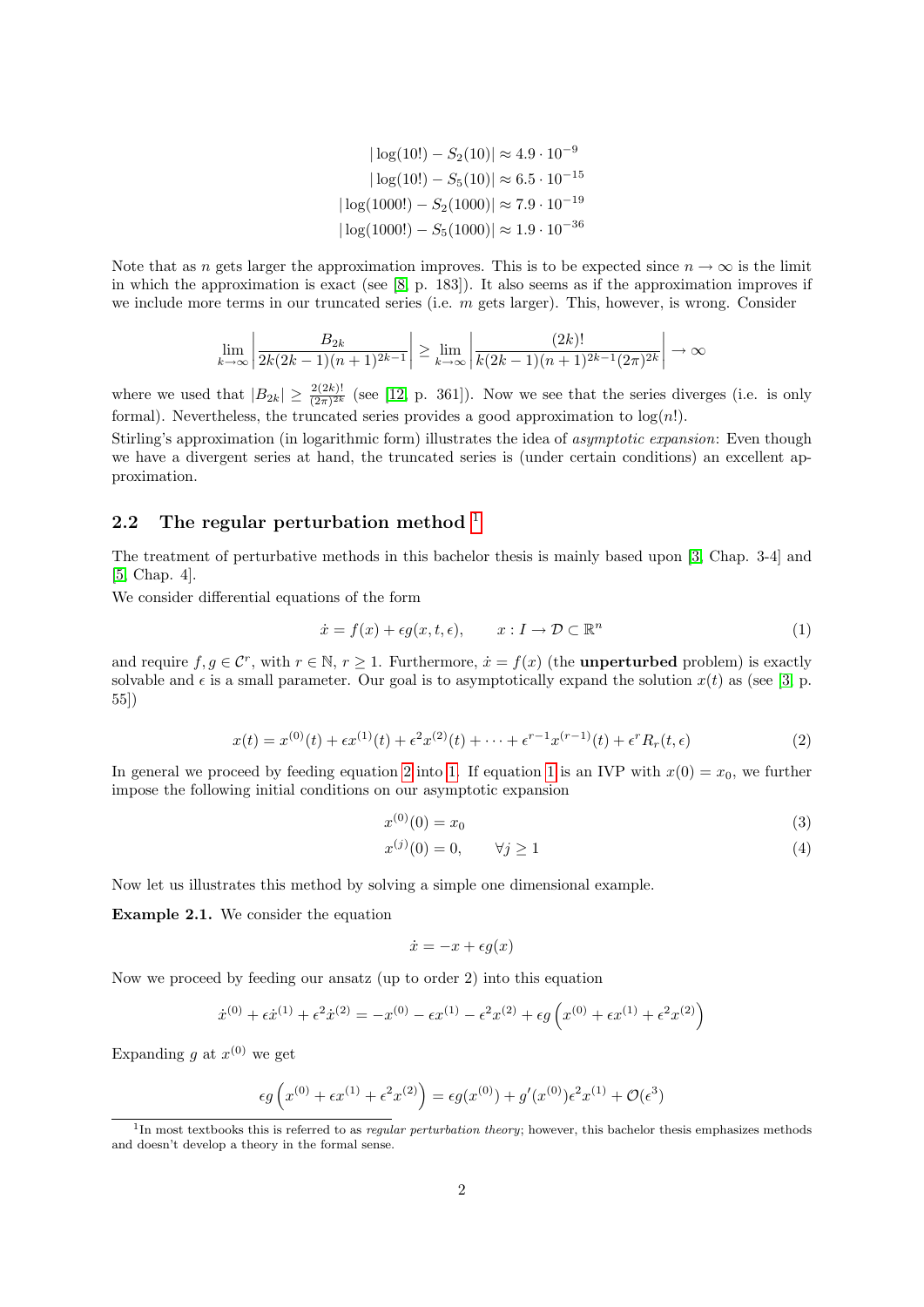Then

$$
\dot{x}^{(0)} + \epsilon \dot{x}^{(1)} + \epsilon^2 \dot{x}^{(2)} = -x^{(0)} + \epsilon \left( -x^{(1)} + g(x^{(0)}) \right) + \epsilon^2 \left( -x^{(2)} + g'(x^{(0)})x^{(1)} \right) + \mathcal{O}(\epsilon^3)
$$

Equating orders of  $\epsilon$ 

$$
\dot{x}^{(0)} = -x^{(0)}\n\dot{x}^{(1)} = -x^{(1)} + g(x^{(0)})\n\dot{x}^{(2)} = -x^{(2)} + g'(x^{(0)})x^{(1)}
$$

Noting that  $x^{(0)}(t) = x_0 e^{-t}$  with  $x(0) = x_0$ , we solve the next equation by variation of parameters (with initial condition  $x^{(1)}(0) = 0$ 

$$
x^{(1)}(t) = e^{-t} \int_0^t e^s g(x_0 e^{-s}) ds
$$

Then equivalently for  $x^{(2)}$  we get

$$
x^{(2)}(t) = e^{-t} \int_0^t e^s g'(x_0 e^{-s}) x^{(1)}(s) ds
$$

We now consider the particular case where  $g(x) = x^2$ . Then

$$
x^{(1)}(t) = x_0^2 e^{-t} \int_0^t e^{-s} ds = x_0^2 e^{-t} (1 - e^{-t})
$$
  

$$
x^{(2)}(t) = 2x_0^3 e^{-t} \int_0^t e^{-s} (1 - e^{-s}) ds = x_0^3 e^{-t} (1 - 2e^{-t} + e^{-2t})
$$

Finally our expansion reads

$$
x(t) = x_0 e^{-t} + \epsilon x_0^2 e^{-t} (1 - e^{-t}) + \epsilon^2 x_0^3 e^{-t} (1 - 2e^{-t} + e^{-2t}) + \mathcal{O}(\epsilon^3)
$$

Note that in this case we can calculate the exact solution (by the method of separation of an ODE):

$$
x(t) = \frac{1}{\epsilon - e^t(\epsilon - 1/x_0)}
$$

Usually, having computed the exact solution would render finding an approximated solution, by the method of perturbation, futile. However, in this case it gives us the possibility to investigate the error we made in our approximation more closely. The reader is advised, however, that perturbative methods are only of practical value if the differential equation can't be solved exactly and that therefore most examples in this bachelor thesis are chosen to illustrate the method at hand (as opposed to illustrating a concrete application).

Figure [1](#page-4-0) gives an idea of the magnitude of the absolute error we made in this approximation (for different  $\epsilon$ ).

In the previous example we computed an asymptotic expansion of order 2 and compared it with the exact solution. Now we are interested in an error estimate. To accomplish this we first need one version of Gronwall's inequality (see [\[3,](#page-24-2) p. 55]).

**Lemma 2.1.** (Gronwall's inequality) If  $x, \alpha, \beta \in C^0(I, \mathbb{R})$  with  $\beta(t) \geq 0, \forall t \in I$ , and

<span id="page-3-0"></span>
$$
x(t) \le \alpha(t) + \int_0^t \beta(s)x(s) \, ds \qquad \forall t \in I
$$
\n<sup>(5)</sup>

Then

<span id="page-3-1"></span>
$$
x(t) \le \alpha(t) + \int_0^t \beta(s)\alpha(s)e^{\int_s^t \beta(u) du} ds \qquad \forall t \in I
$$
 (6)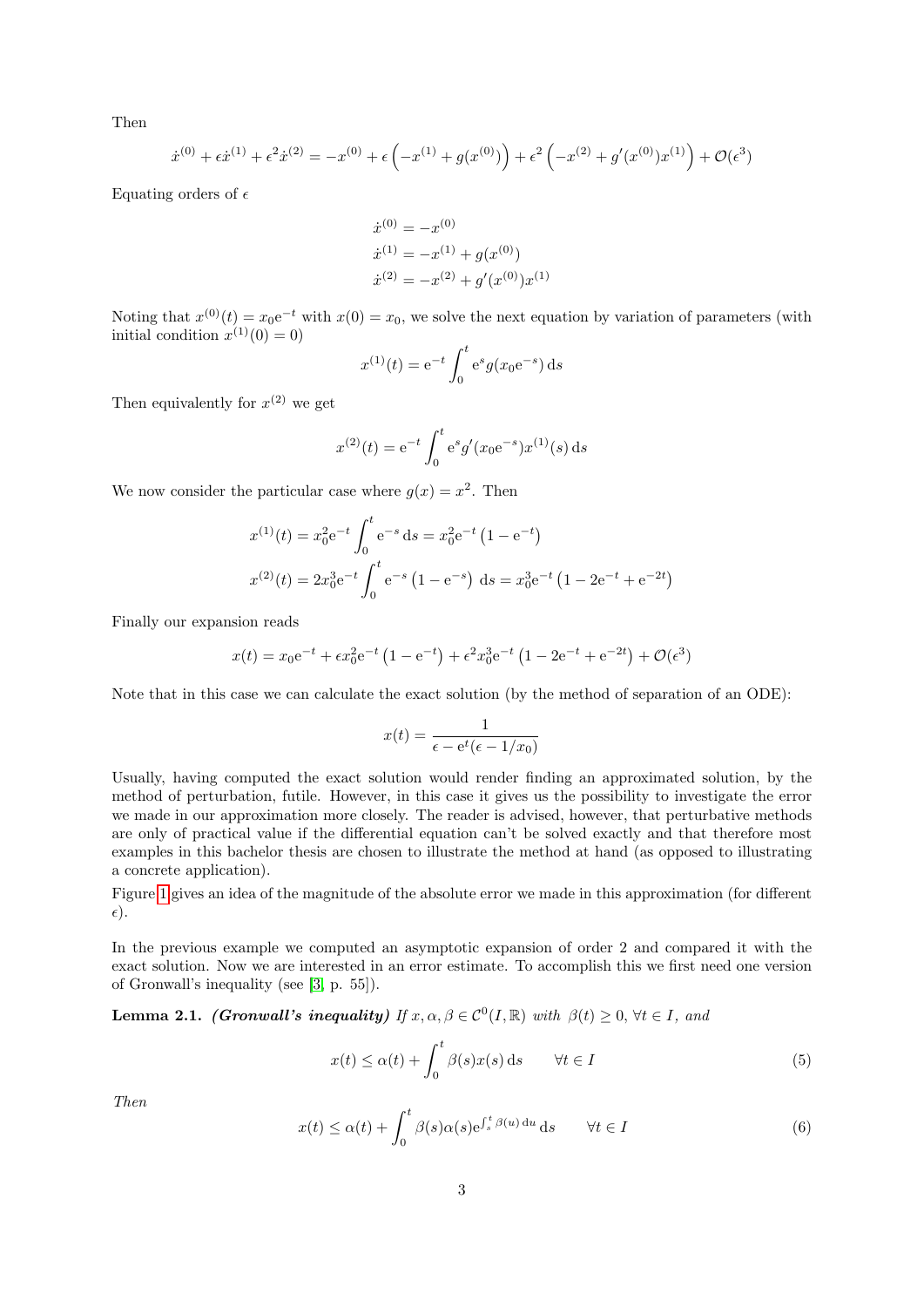

<span id="page-4-0"></span>Figure 1: Logarithmic (base 10) plot of the absolute error for  $x_0 = 1$  (left) and  $x_0 = 0.5$  (right)

Proof. Define

$$
R(t) = \int_0^t \beta(s)x(s) \,\mathrm{d}s
$$

Since  $\beta(t) \geq 0$ 

$$
\dot{R}(t) = \beta(t)x(t) \leq \beta(t)\alpha(t) + \beta(t)R(t)
$$

Let  $B(s) = \int_0^s \beta(u) \, \mathrm{d}u$ . Then

$$
\frac{\mathrm{d}}{\mathrm{d}s}\left(e^{-B(s)}R(s)\right) = \left(R'(s) - \beta(s)R(s)\right)e^{-B(s)} \le \beta(s)\alpha(s)e^{-B(s)}
$$

and by integrating from 0 to t

$$
e^{-B(t)}R(t) \le \int_0^t \beta(s)\alpha(s)e^{-B(s)} ds
$$

multiplying by  $e^{-B(t)}$  and inserting the result into equation [5](#page-3-0)

$$
x(t) \leq \alpha(t) + \int_0^t \beta(s)\alpha(s)e^{\int_0^t \beta(u) du - \int_0^s \beta(u) du}
$$
  
=  $\alpha(t) + \int_0^t \beta(s)\alpha(s)e^{\int_s^t \beta(u) du}$ 

we get equation [6](#page-3-1) as desired.

Before we proceed to state and proof an estimate of the absolute error made in our approximation, a note of caution is in order. In the following discussion  $||g(x, t, \epsilon)||$  always refers to a norm of  $\mathbb{R}^n$  evaluated at a single point (in the domain of  $g$ ). We don't need to introduce a norm on a function (e.g. the uniform norm).

Since all norms in  $\mathbb{R}^n$  are equivalent, it makes no difference which norm we choose (The Euclidean norm  $\left\Vert \cdot\right\Vert _{2}$  is usually the canonical choice).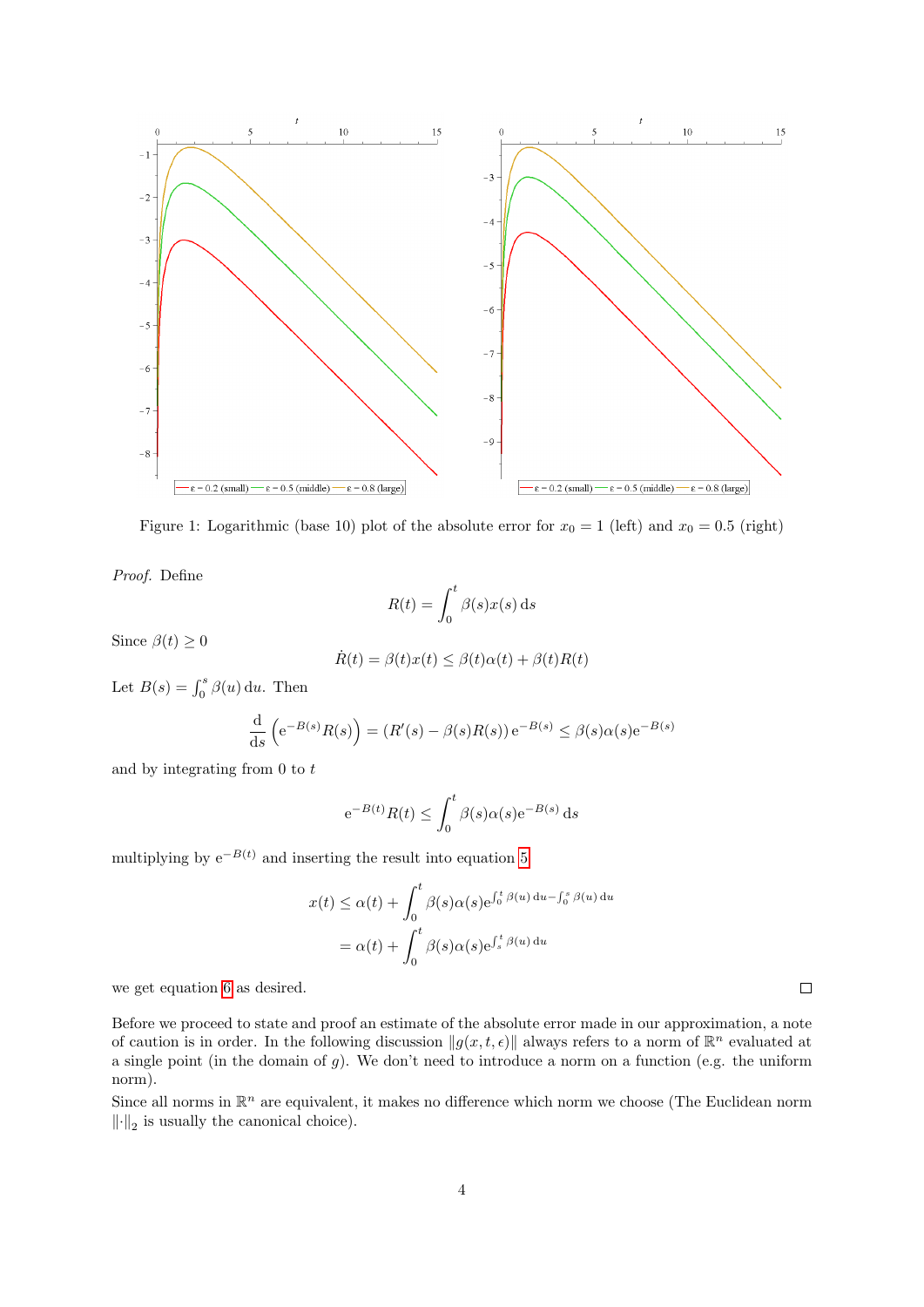<span id="page-5-3"></span>**Theorem 2.1.** Assume f is Lipschitz-continuous with Lipschitz constant K and  $\|q(x, t, \epsilon)\|$  is uniformly bounded by M on  $\mathcal{D} \times I \times [0, \epsilon_0]$ . If  $x(t), x^{(0)}(t)$  are defined as in equation [2](#page-2-2) and  $x(0) = x^{(0)}(0)$ , then

$$
\left\|x(t) - x^{(0)}(t)\right\| \le \frac{\epsilon M}{K} \left(e^{Kt} - 1\right), \qquad \forall t \in I \tag{7}
$$

*Proof.* We consider  $y = x - x^{(0)}$ . Then

$$
\dot{y} = \dot{x} - \dot{x}^{(0)} = f(x) - f(x^{(0)}) + \epsilon g(x, t, \epsilon)
$$

$$
= f(y + x^{(0)}) - f(x^{(0)}) + \epsilon g(x, t, \epsilon)
$$

Considering the integral of this equation

$$
y(t) = \int_0^t f(x^{(0)}(s) + y(s)) - f(x^{(0)}(s)) ds + \epsilon \int_0^t g(x(s), s, \epsilon) ds
$$

Then

$$
||y(t)|| \le \int_0^t ||f(x^{(0)}(s) + y(s)) - f(x^{(0)}(s))|| \, ds + \epsilon \int_0^t ||g(x(s), s, \epsilon)|| \, ds
$$
  

$$
\le \int_0^t K ||y(s)|| \, ds + \epsilon Mt
$$

since (by the Lipschitz condition)  $|| f(x^{(0)}(s) + y(s)) - f(x^{(0)}(s)) || \le K ||y(s)||$ . Then we apply Gronwall's inequality and get

$$
||y(t)|| \le \epsilon Mt + \epsilon MK \int_0^t s e^{\int_s^t K du} ds
$$
  
=  $\frac{\epsilon M}{K} (e^{Kt} - 1)$ 

as desired.

Example 2.2. The Van der Pol oscillator is described by (see [\[5,](#page-24-3) p. 67])

$$
\ddot{x} + \alpha (1 - x^2) \dot{x} + x = \beta p(t) \tag{8}
$$

or equivalently

$$
\ddot{x} = -\frac{\mathrm{d}}{\mathrm{d}t} \left[ \alpha \left( x - \frac{x^3}{3} \right) \right] - x + \beta p(t)
$$

we rewrite it as a two-dimensional first order equation with (by definition<sup>[2](#page-5-0)</sup>)  $y = \dot{x} + \alpha \left(x - \frac{x^3}{3}\right)$  $rac{x^3}{3}$ 

<span id="page-5-1"></span>
$$
\begin{bmatrix} \dot{x} \\ \dot{y} \end{bmatrix} = \begin{bmatrix} y + \beta \Theta(x) \\ -x + \beta p(t) \end{bmatrix} = \begin{bmatrix} 0 & 1 \\ -1 & 0 \end{bmatrix} \begin{bmatrix} x \\ y \end{bmatrix} + \epsilon \begin{bmatrix} \Theta(x) \\ p(t) \end{bmatrix}
$$
(9)

with  $\Theta(x) = -\frac{\alpha}{\beta} \left( x - \frac{x^3}{3} \right)$  $\left(\frac{x^3}{3}\right)$ ,  $\epsilon = \beta$  and initial conditions  $x(0) = x_0$  and  $y(0) = y_0$ . Therefore, to carry out the regular perturbation method we must require that  $\beta$  is small and that  $\alpha/\beta \approx 1$ . Feeding our ansatz (equation [2\)](#page-2-2) into equation [9](#page-5-1) (up to order  $\epsilon$ ) we get

<span id="page-5-2"></span>
$$
\begin{bmatrix}\n\dot{x}^{(0)} \\
\dot{y}^{(0)}\n\end{bmatrix} + \epsilon \begin{bmatrix}\n\dot{x}^{(1)} \\
\dot{y}^{(1)}\n\end{bmatrix} = \begin{bmatrix}\ny^{(0)} \\
-x^{(1)}\n\end{bmatrix} + \epsilon \begin{bmatrix}\ny^{(1)} + \Theta(x^{(0)} + \epsilon x^{(1)}) \\
-x^{(1)} + p(t)\n\end{bmatrix}
$$
\n(10)

Now we can easily solve the linear system describing  $x^{(0)}$  and  $y^{(0)}$ 

$$
\begin{bmatrix} x^{(0)} \\ y^{(0)} \end{bmatrix} = \begin{bmatrix} y_0 \sin t + x_0 \sin t \\ y_0 \cos t - x_0 \sin t \end{bmatrix}
$$

<span id="page-5-0"></span><sup>&</sup>lt;sup>2</sup>We avoid the canonical choice of  $y = \dot{x}$  to find a single  $\epsilon$  valid for the entire system.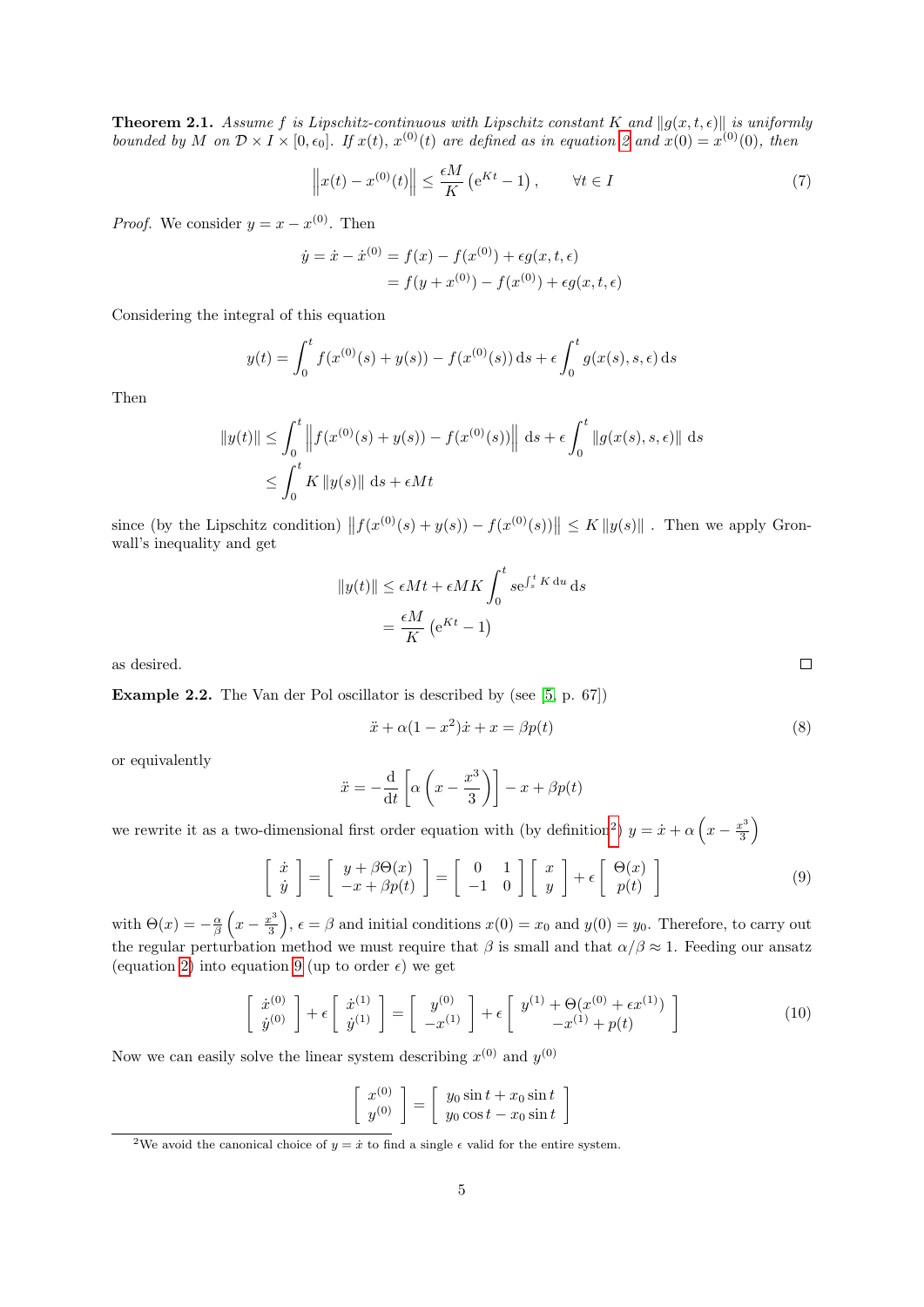Then plugging this solution into the terms of order  $\epsilon$  in equation [10](#page-5-2) we get

$$
\begin{bmatrix}\n\dot{x}^{(1)} \\
\dot{y}^{(1)}\n\end{bmatrix} = \begin{bmatrix}\ny^{(1)} + \Theta(x^{(0)} + \epsilon x^{(1)}) \\
-x^{(1)} + p(t)\n\end{bmatrix} = \begin{bmatrix}\ny^{(1)} + \Theta(x^{(0)}) + \mathcal{O}(\epsilon) \\
-x^{(1)} + p(t)\n\end{bmatrix}
$$

where  $x^{(0)}$  has already been determined and we can ignore terms of order  $\epsilon$ . Now we have an inhomogeneous linear differential equation given by

$$
\begin{bmatrix} \dot{x}^{(1)} \\ \dot{y}^{(1)} \end{bmatrix} = \begin{bmatrix} 0 & 1 \\ -1 & 0 \end{bmatrix} \begin{bmatrix} x^{(1)} \\ y^{(1)} \end{bmatrix} + \begin{bmatrix} \Theta \\ p \end{bmatrix}, \qquad \begin{aligned} x^{(1)}(0) &= 0 \\ y^{(1)}(0) &= 0 \end{aligned}
$$

where we write  $\Theta = \Theta(x^{(0)}(t))$  and  $p = p(t)$  since both functions only depend on t now and no confusion can arise. To solve this system we diagonalize the matrix (call it  $A$ ) and get

$$
T = \begin{bmatrix} -i & i \\ 1 & 1 \end{bmatrix}, T^{-1} = \frac{1}{2} \begin{bmatrix} -i & 1 \\ -i & 1 \end{bmatrix}, T^{-1}AT = \begin{bmatrix} i & 0 \\ 0 & -i \end{bmatrix}
$$

and

$$
T^{-1}\left[\begin{array}{c} \Theta \\ p \end{array}\right] = \frac{1}{2}\left[\begin{array}{c} i\Theta + p \\ -i\Theta + p \end{array}\right]
$$

Now we need to solve

$$
\frac{d}{dt}\hat{x}^{(1)} = i\hat{x}^{(1)} + \frac{1}{2}(i\Theta + p) \n\frac{d}{dt}\hat{y}^{(1)} = -i\hat{y}^{(1)} + \frac{1}{2}(-i\Theta + p)
$$

Which are two uncoupled linear differential equations. Thus, by the method of variation of parameters

$$
\begin{bmatrix}\n\hat{x}^{(1)} \\
\hat{y}^{(1)}\n\end{bmatrix} = \frac{1}{2} \begin{bmatrix}\ne^{it} \int_0^t e^{-is} (\mathbf{i}\Theta(x^{(0)}(s)) + p(s)) ds \\
e^{-it} \int_0^t e^{is} (-i\Theta(x^{(0)}(s)) + p(s)) ds\n\end{bmatrix}
$$

reversing the coordinate transformation we get

$$
\begin{bmatrix} x^{(1)} \\ y^{(1)} \end{bmatrix} = T \begin{bmatrix} \hat{x}^{(1)} \\ \hat{y}^{(1)} \end{bmatrix} = \begin{bmatrix} \frac{1}{i} \left( \hat{x}^{(1)} - \hat{y}^{(1)} \right) \\ \hat{x}^{(1)} + \hat{y}^{(1)} \end{bmatrix}
$$

Thus, we have computed our expansion up to order 1. Now let us apply theorem [2.1](#page-5-3) to get an estimate of the absolute error. To simplify this calculation we assume that  $\alpha = \beta$ ; furthermore, we will use the Euclidean norm explicitly. First, note that since  $f(x,y) = (y,-x)^T$  is a linear function its Lipschitz constant is equal to the operator norm of  $f$ . By a well-known theorem from linear algebra we therefore get the Lipschitz constant as the square-root of the largest eigenvalue of  $A<sup>T</sup>A$  where A is a matrix associated with the linear map f.

$$
A = \begin{bmatrix} 0 & 1 \\ -1 & 0 \end{bmatrix}, A^T A = \begin{bmatrix} 1 & 0 \\ 0 & 1 \end{bmatrix} \implies K = \sqrt{\lambda_{\text{max}}} = 1
$$

We now need to find a bound of

$$
\|g(x,t,\epsilon)\|_2 = \left\| \begin{bmatrix} \Theta(x) \\ p(t) \end{bmatrix} \right\|_2 = \sqrt{\Theta(x)^2 + p(t)^2}
$$

Since  $|\Theta(x)|$  is unbounded if  $x \to \infty$ , we limit our discussion to  $x(t) \in (-1, 1)$  (this effectively means that our error estimate is only valid for solutions that stay close to 0); we have  $\sup\{|\Theta(x)| : x \in (-1,1)\} = \frac{2}{3}$ . Additionally assume  $\sup\{|p(t)|\,;\,t\in[0,\infty)\}=P.$  Then

$$
\left\|g(x,t,\epsilon)\right\|_2 \leq \sqrt{4/9+P^2}
$$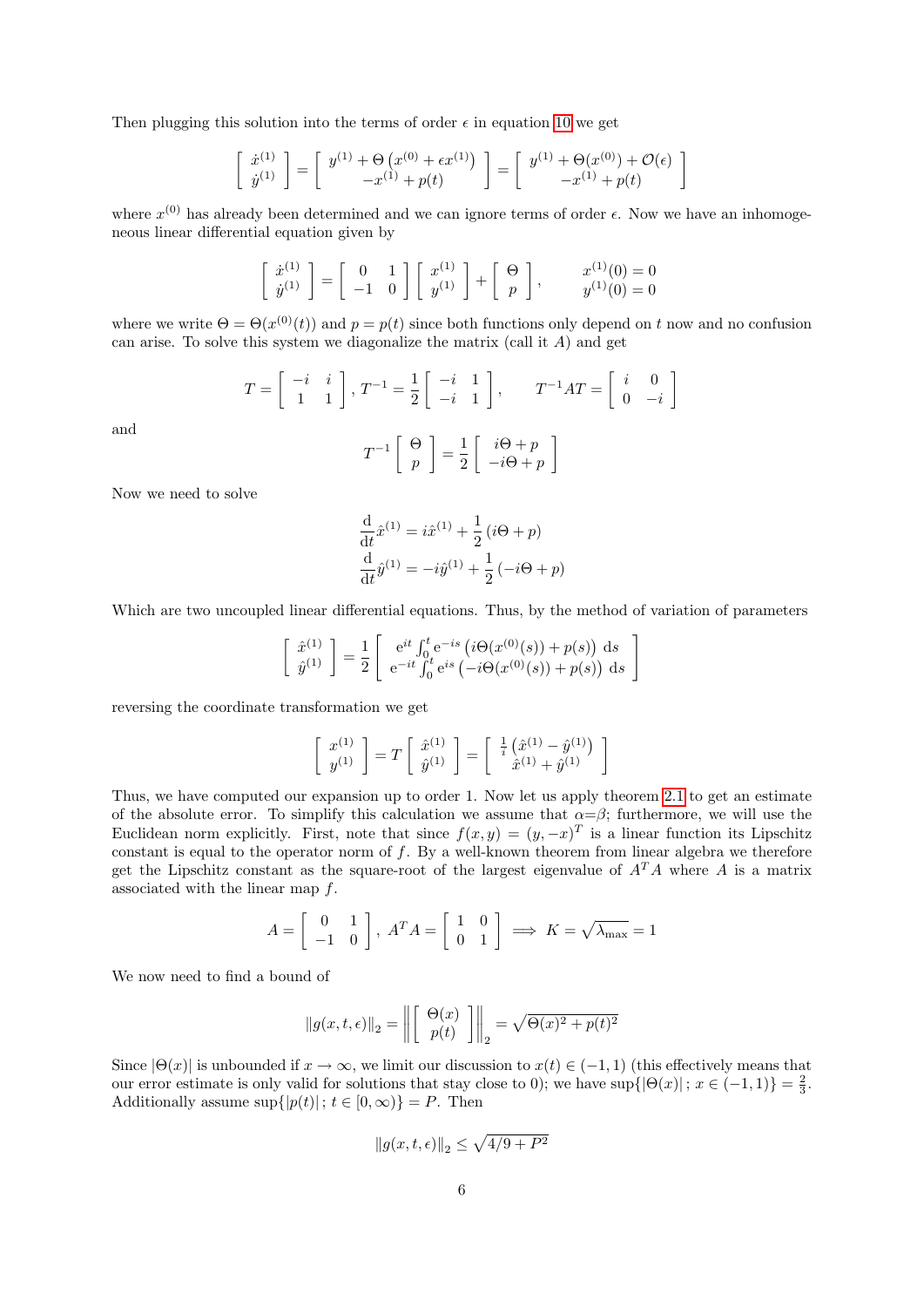Thus, our estimate reads

$$
\left\| \begin{bmatrix} x(t) - x^{(0)}(t) \\ y(t) - y^{(0)}(t) \end{bmatrix} \right\|_2 \le \beta \sqrt{4/9 + P^2} (e^t - 1)
$$

#### <span id="page-7-0"></span>2.3 Averaging

We consider differential equations of the form

<span id="page-7-1"></span>
$$
\dot{x} = \epsilon g(x, t, \epsilon), \qquad x : I \to \mathcal{D} \subset \mathbb{R}^n \tag{11}
$$

and require  $g \in \mathcal{C}^r$ , with  $r \in \mathbb{N}$ ,  $r \geq 2$ . Additionally, g is T-periodic in t, i.e.  $g(x, t + T, \epsilon) = g(x, t, \epsilon)$ . By theorem [2.1](#page-5-3) the error of the trivial approximation  $x^{(0)}(t) = x(0)$  is bounded by (this is a special case of  $K = 0$  in equation [1\)](#page-2-3)

$$
||x(t) - x(0)|| \le \lim_{K \to 0} \left[ \frac{\epsilon M}{K} \left( e^{Kt} - 1 \right) \right] = \epsilon M t
$$

However, we can improve on this estimate further by averaging out the periodic influence of  $g$  (see [\[5,](#page-24-3) p. 168]).

Definition 2.1. The averaged system associated with equation [11](#page-7-1) is the autonomous equation

<span id="page-7-2"></span>
$$
\dot{y}^{(0)} = \epsilon \bar{g}(y^{(0)}), \qquad \bar{g}(x) = \frac{1}{T} \int_0^T g(x, t, 0) dt
$$
\n(12)

<span id="page-7-3"></span>**Theorem 2.2.** There exists a change of coordinates  $x = y + \epsilon w(y, t)$ , with  $w \in \mathcal{C}^r$  and w T-periodic in t, which transforms equation [11](#page-7-1) into

$$
\dot{y} = \epsilon \bar{g}(y) + \epsilon^2 g_1(y, t, \epsilon) \tag{13}
$$

where  $g_1$  is T-periodic in t as well (see [\[5,](#page-24-3) p. 168] or [\[3,](#page-24-2) p. 58]).

Proof. First, we write g as

$$
g(x, t, \epsilon) = \bar{g}(x) + g^{(0)}(x, t, \epsilon)
$$

with  $g^{(0)}(x) = 0$ . Inserting our coordinate transform  $x = y + \epsilon w(y, t)$  into equation [11](#page-7-1) we get

$$
\dot{x} = \left(I + \epsilon \frac{\partial w}{\partial y}\right)\dot{y} + \epsilon \frac{\partial w}{\partial t} = \epsilon \bar{g}(y + \epsilon w) + \epsilon g^{(0)}(y + \epsilon w, t, \epsilon)
$$

Expanding  $y$  we get

$$
\dot{x} = \dot{y}^{(0)} + \epsilon \left( \dot{y}^{(1)} + \frac{\partial w}{\partial y} \dot{y}^{(0)} \right) + \epsilon^2 \left( \dot{y}^{(2)} + \frac{\partial w}{\partial y} \dot{y}^{(1)} \right) + \epsilon \frac{\partial w}{\partial t} + \mathcal{O}(\epsilon^3) = \epsilon \bar{g}(y + \epsilon w) + \epsilon g^{(0)}(y + \epsilon w, t, \epsilon)
$$

Noting that  $y^{(0)} = 0$  (by comparing coefficients in the above equation) we get

$$
\epsilon \dot{y}^{(1)} = \epsilon \left[ \bar{g}(y + \epsilon w) + g^{(0)}(y + \epsilon w, t, \epsilon) - \frac{\partial w}{\partial t} \right]
$$

Now we expand  $\bar{g}$  and  $g^{(0)}$  in a Taylor series around y. Then

$$
\bar{g}(y + \epsilon w) = \bar{g}(y) + \bar{g}'(y)\epsilon w + \mathcal{O}(\epsilon^2)
$$

$$
g^{(0)}(y + \epsilon w, t, \epsilon) = g^{(0)}(y, t, \epsilon) + \frac{\partial g^{(0)}(y, t, \epsilon)}{\partial y}\epsilon w + \mathcal{O}(\epsilon^2)
$$

$$
= g^{(0)}(y, t, 0) + \frac{\partial g^{(0)}(y, t, \epsilon)}{\partial y}\Big|_{\epsilon=0}\epsilon w + \mathcal{O}(\epsilon^2)
$$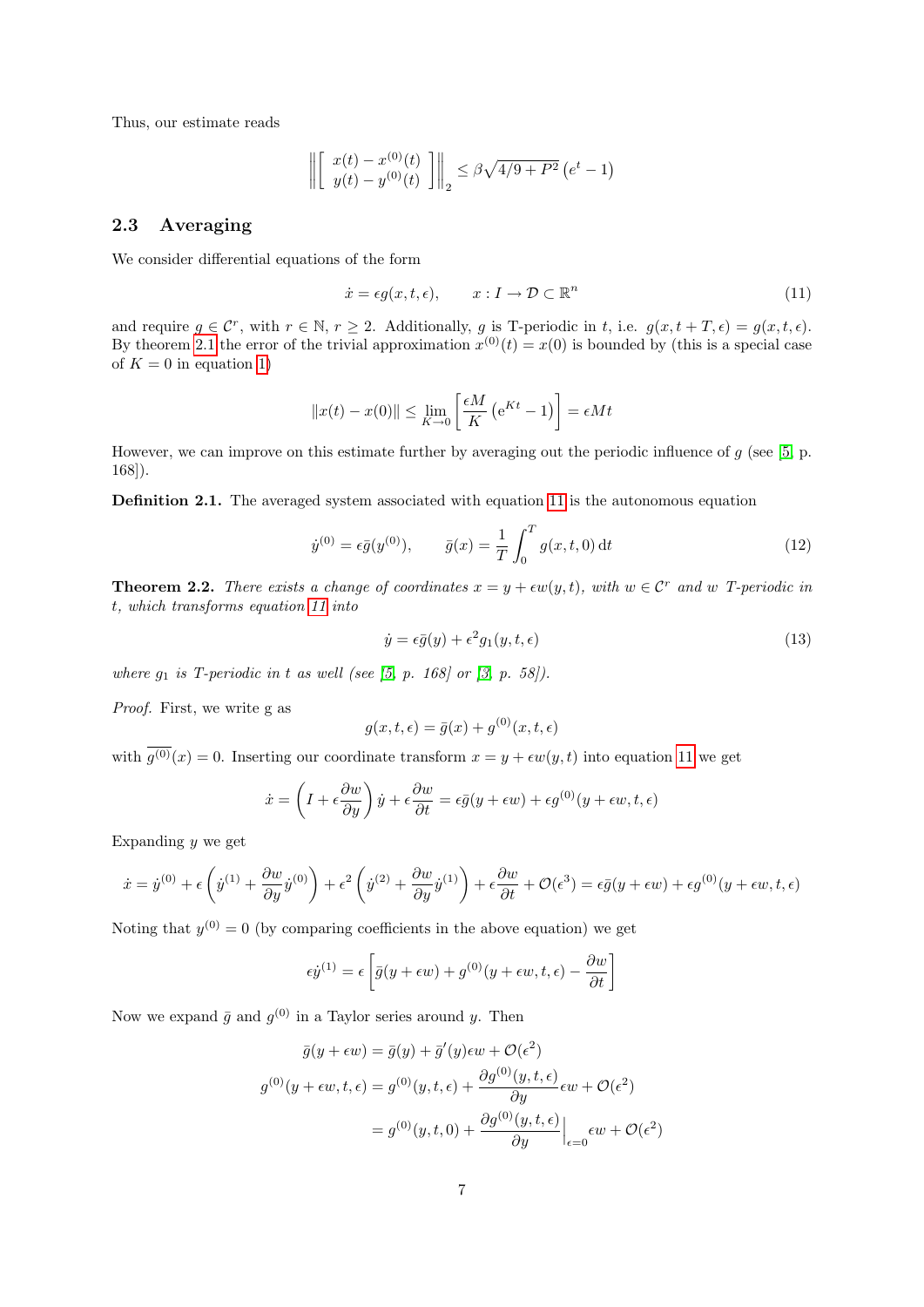In the last step we used the fact that  $g^{(0)}$  can be expanded (at  $\epsilon = 0$ ) as  $g^{(0)}(y, t, \epsilon) = g^{(0)}(y, t, 0) + \mathcal{O}(\epsilon)$ Inserting this into our equation for  $\dot{y}$  we get

$$
\dot{y} = \epsilon \left[ \bar{g}(y) + g^{(0)}(y, t, 0) - \frac{\partial w}{\partial t} \right] + \mathcal{O}(\epsilon^2)
$$

Now choosing

$$
w(y,t) = \int_0^t g^{(0)}(y,s,0) \,ds
$$

yields the desired result since

$$
\dot{y} = \epsilon \bar{g}(y) + \mathcal{O}(\epsilon^2)
$$

Furthermore,  $w$  is T-periodic since

$$
w(y, t + T) = \int_0^T g^{(0)}(y, s, 0) ds + \int_T^{T+t} g^{(0)}(y, s, 0) ds
$$
  
= 
$$
\int_T^{t+T} g^{(0)}(y, s, 0) ds
$$
  
= 
$$
\int_0^t g^{(0)}(y, s, 0) ds
$$

Additionally, we compute  $g_1$ , using  $y^{(1)}$ .

$$
g_1(y, t, \epsilon) = \left[\bar{g}'(y) + \frac{\partial g^{(0)}(y, t, 0)}{\partial y}\Big|_{\epsilon=0}\right]w - \frac{\partial w}{\partial y}\bar{g}
$$

which is  $T$ -periodic in  $t$  since all the involved functions are.

We now continue our investigation of the error introduced by solving the averaged system (One should note that in general we don't require  $y^{(0)}(0) = y(0)$ , since often it is not possible to compute  $y(0)$  by solving the equation  $x(0) = y(0) + \epsilon w(y(0), 0)$ .

<span id="page-8-0"></span>**Theorem 2.3.** If  $y(t)$  and  $y^{(0)}(t)$  are solutions of equations [11](#page-7-1) and [12](#page-7-2) respectively,  $\bar{g}$  is Lipschitz continuous with Lipschitz constant K and M is a bound for  $||g_1(y, t, \epsilon)||$ , then

$$
\left| |y(t) - y^{(0)}(t)| \right| \leq \left| |y(0) - y^{(0)}(0)| \right| e^{\epsilon K t} + \frac{\epsilon M}{K} \left( e^{\epsilon K t} - 1 \right)
$$
\n(14)

*Proof.* Define  $z(t) = y(t) - y^{(0)}(t)$ , then

$$
\dot{z} = \epsilon \left[ \bar{g}(y) - \bar{g}(y^{(0)}) \right] + \epsilon^2 g_1(y, t, \epsilon)
$$

Now we proceed as in the proof of theorem [2.1.](#page-5-3) Since

$$
z(t) = z(0) + \int_0^t \epsilon \left[ \bar{g}(y) - \bar{g}(y^{(0)}) \right] + \epsilon^2 g_1(y, s, \epsilon) \, \mathrm{d}s
$$

we have

$$
||z(t)|| \le ||z(0)|| + \int_0^t \left\| \epsilon \left[ \bar{g}(y) - \bar{g}(y^{(0)}) \right] \right\| + \left\| \epsilon^2 g_1(y, s, \epsilon) \right\| ds
$$
  

$$
\le ||z(0)|| + \int_0^t \epsilon K ||z(s)|| ds + \epsilon^2 Mt
$$

and by Gronwall's inequality

$$
||z(t)|| \le ||z(0)|| e^{\epsilon K t} + \frac{\epsilon M}{K} (e^{\epsilon K t} - 1)
$$

as desired.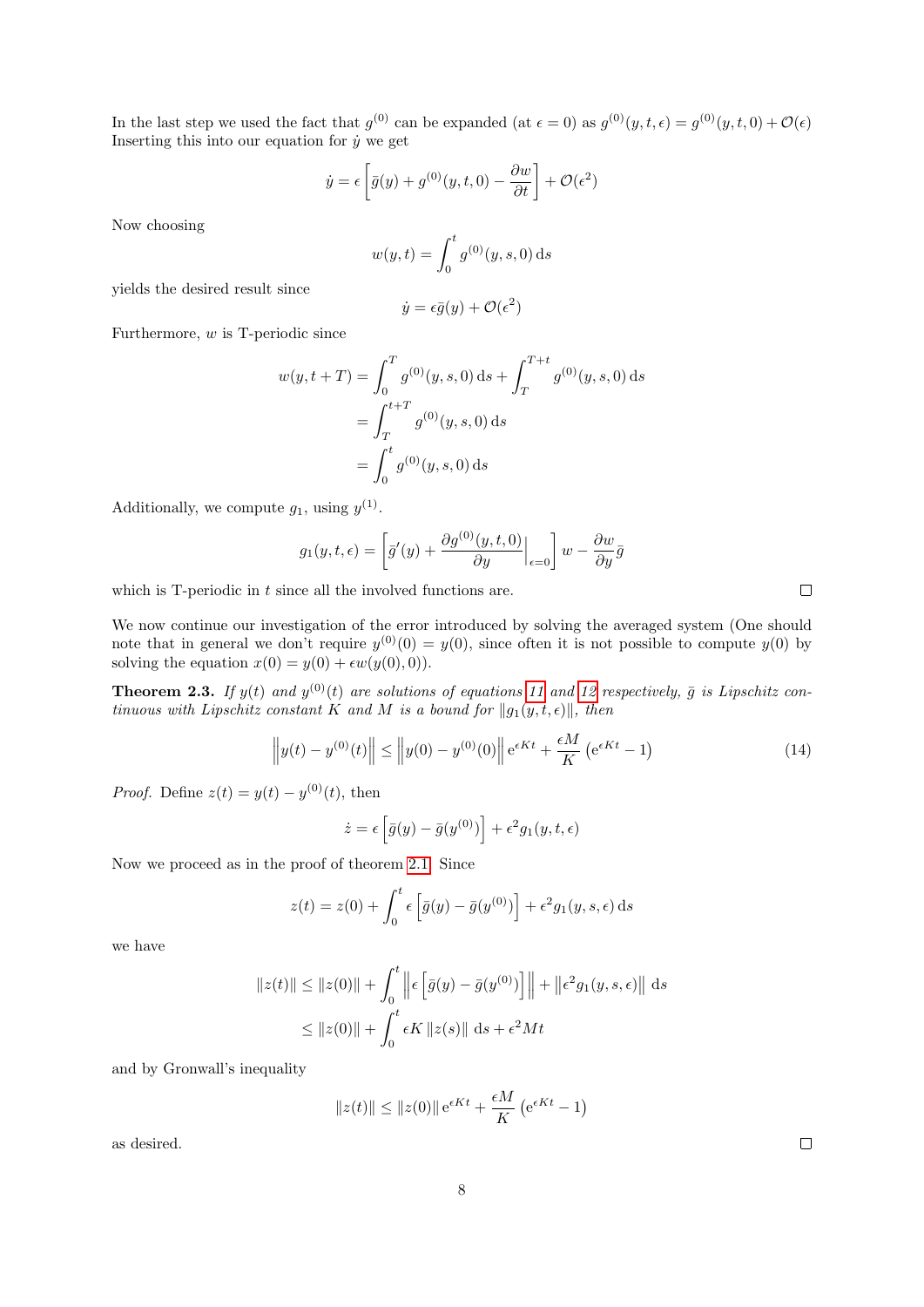One should note that even though this estimate is not linear but exponential, it is a better estimate if t is small (due to the small factor  $\epsilon K$  in the exponential).

Example 2.3. To illustrate the method of averaging, consider the differential equation ([\[5,](#page-24-3) p. 171])

$$
\dot{x} = \epsilon x \sin^2 t
$$

Then the averaged function is given by

$$
\bar{y} = \frac{1}{2\pi} \int_0^{2\pi} x \sin^2 t \, ds = \frac{x}{2}
$$

with  $g^{(0)}(x,t) = x \left(\sin^2 t - \frac{1}{2}\right) = -\frac{1}{2}x \cos 2t$ . According to the proof of theorem [2.2,](#page-7-3) we get

 $\overline{6}$ 

$$
w(y,t) = \int_0^t -\frac{1}{2}y\cos 2s \, ds = -\frac{1}{4}y\sin 2t
$$

Then

$$
\dot{y} = \epsilon \frac{1}{2}y - \epsilon^2 \frac{1}{4}y \sin 2t \left[ \frac{1}{2} - \frac{1}{2} \cos 2t \right] + \epsilon^2 \frac{1}{8}y \sin 2t
$$
  
=  $\epsilon \frac{1}{2}y + \epsilon^2 \frac{1}{8}y \sin 2t \cos 2t$   
=  $\epsilon \frac{1}{2}y + \epsilon^2 \frac{1}{16}y \sin 4t$ 

If we are just interested in the averaged equation, we don't need to calculate  $g_1$ . Either way, the averaged system  $\dot{y} = \epsilon \frac{1}{2}$ 

 $\frac{1}{2}y$ 

admits the solution

$$
y(t) = y_0 e^{\frac{\epsilon}{2}t}
$$

which completes our example.

#### <span id="page-9-0"></span>2.4 Iterative methods

The averaging method allows us to obtain a better approximation (compared to the perturbation method introduced in section [2.2\)](#page-2-0) that is valid for a longer time interval. We now apply this method iteratively to obtain a still better approximation.

Consider the equation

$$
\dot{y} = \epsilon \bar{g}(y) + \epsilon^2 g_1(y, t, \epsilon)
$$

as in the previous section. Then proceeding in the same way as in theorem [2.2](#page-7-3) but using the coordinate transformation  $y = y_2 + \epsilon^2 w_2(y_2, t)$ , we get (since all the other assumptions of theorem [2.2](#page-7-3) are still valid)

$$
\dot{y}_2 = \epsilon \bar{g}(y_2) + \epsilon^2 \bar{g}_1(y_2) + \epsilon^3 g_2(y_2, t, \epsilon)
$$

The associated averaged system is

$$
\dot{y}^{(0)} = \epsilon \bar{g}(y_2) + \epsilon^2 \bar{g}_1(y_2)
$$

Now let  $K_2$  and  $M_2$  denote the Lipschitz constant for  $\bar{g} + \epsilon \bar{g}_1$  and a bound of  $||g_2(y_2, t, \epsilon)||$  respectively, we proceed as in theorem [2.3](#page-8-0) and get

$$
\left\| y_2(t) - y_2^{(0)}(t) \right\| \le \left\| y_2(0) - y_2^{(0)}(0) \right\| e^{\epsilon K_2 t} + \frac{\epsilon^2 M_2}{K_2} e^{\epsilon K_2 t}
$$

We can repeat this procedure iteratively. Note, however, that in computing  $g_1$  (see [2.2\)](#page-7-3) we used the first derivative of g. Therefore, we can continue this iteration only if  $g_1$  is differentiable as well (i.e. for  $g \in \mathcal{C}^r$ we can compute at most  $r$  iterations).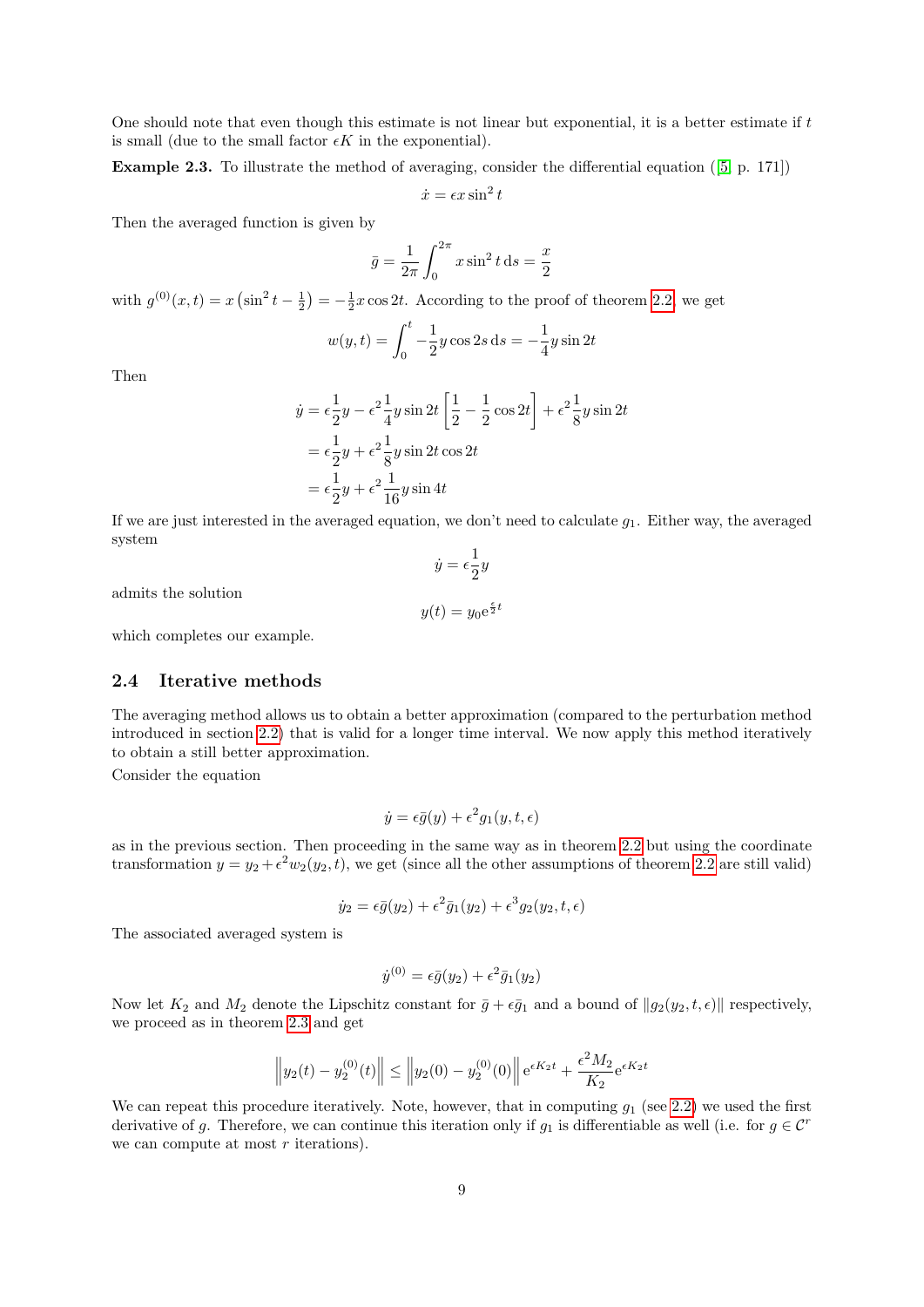#### <span id="page-10-0"></span>2.5 The singular perturbation method

<span id="page-10-1"></span>We consider differential equations of the form

$$
\epsilon \dot{x} = f(x, y) \n\dot{y} = g(x, y)
$$
\n(15)

and  $x: I \to \mathbb{R}^n$ ,  $y: I \to \mathbb{R}^m$ ,  $f$  and  $g$  are of class  $\mathcal{C}^r$  for some  $r \in \mathbb{N}$ ,  $r \geq 1$ .

We call, for obvious reasons, x the fast variable and y the slow variable. In the limit  $\epsilon \to 0$  equation [15](#page-10-1) doesn't reduce to a system of differential equations, but to a combination of algebraic and differential equations.

$$
0 = f(x, y)
$$
  
\n
$$
\dot{y} = g(x, y)
$$
\n(16)

<span id="page-10-2"></span>However, in this case it is not clear how the solution of equation [15](#page-10-1) can be expanded into powers of  $\epsilon$ given the solution of equation [16.](#page-10-2)

<span id="page-10-3"></span>Another approach is to introduce the *fast time*  $s = t/\epsilon$ , then

$$
\frac{dx}{ds} = f(x, y) \n\frac{dy}{ds} = \epsilon g(x, y)
$$
\n(17)

In the limit  $\epsilon \to 0$ , this reduces to (One should note that as far as the fast time is concerned  $\epsilon$  is taken to be a constant, i.e. the time is scaled by a fixed parameter)

$$
\frac{\mathrm{d}x}{\mathrm{d}s} = f(x, y) \tag{18}
$$
\n
$$
y = C
$$

<span id="page-10-4"></span>for some constant  $C \in \mathbb{R}^m$ . Thus, y acts as a parameter. Given we can solve this equation (let us call this solution  $x^{(0)}$ , we can apply the regular perturbation method to equation [17.](#page-10-3) Note, however, that  $s = t/\epsilon$ . Inserting this into the result of theorem [2](#page-5-3).1 gives us (where x denotes the solution of equation [15\)](#page-10-1)

$$
\left\|x(t) - x^{(0)}(t)\right\| \le \frac{\epsilon M}{K} \left(e^{Kt/\epsilon} - 1\right)
$$

i.e. the bound is much worse and most likely only acceptable for extremely small  $t$ . To alleviate this, we, for large t, return to equation [16.](#page-10-2) If we are able to solve this system exactly, i.e. we can solve  $f(x, y) = 0$ by  $x = x^*(y)$  and find a solution to

$$
\dot{y} = g(x^*(y), y)
$$

then we have an approximation to the solution of equation [15](#page-10-1) that is valid for large  $t$ .

Now we can, in some cases, try to combine the solution of equation [18](#page-10-4) and equation [16](#page-10-2) (which are valid for small and large  $t$  respectively) to a single solution which is valid for all  $t$ . Since we must determine a point at which we match both solutions (i.e. both solutions have the same value) this method is referred to as the method of matched asymptotic expansion (see [\[7,](#page-24-4) p. 28]). We illustrate this method in the next example.

Example 2.4. Consider the following differential equation

<span id="page-10-5"></span>
$$
\epsilon \ddot{x} + \dot{x} + x = 0 \tag{19}
$$

with lower boundary condition  $x(0) = 0$  and upper boundary condition  $x(1) = 1$ . Written as a first-order system, we get

$$
\epsilon \dot{x} = -x - y
$$
  
\n
$$
\dot{y} = x
$$
\n(20)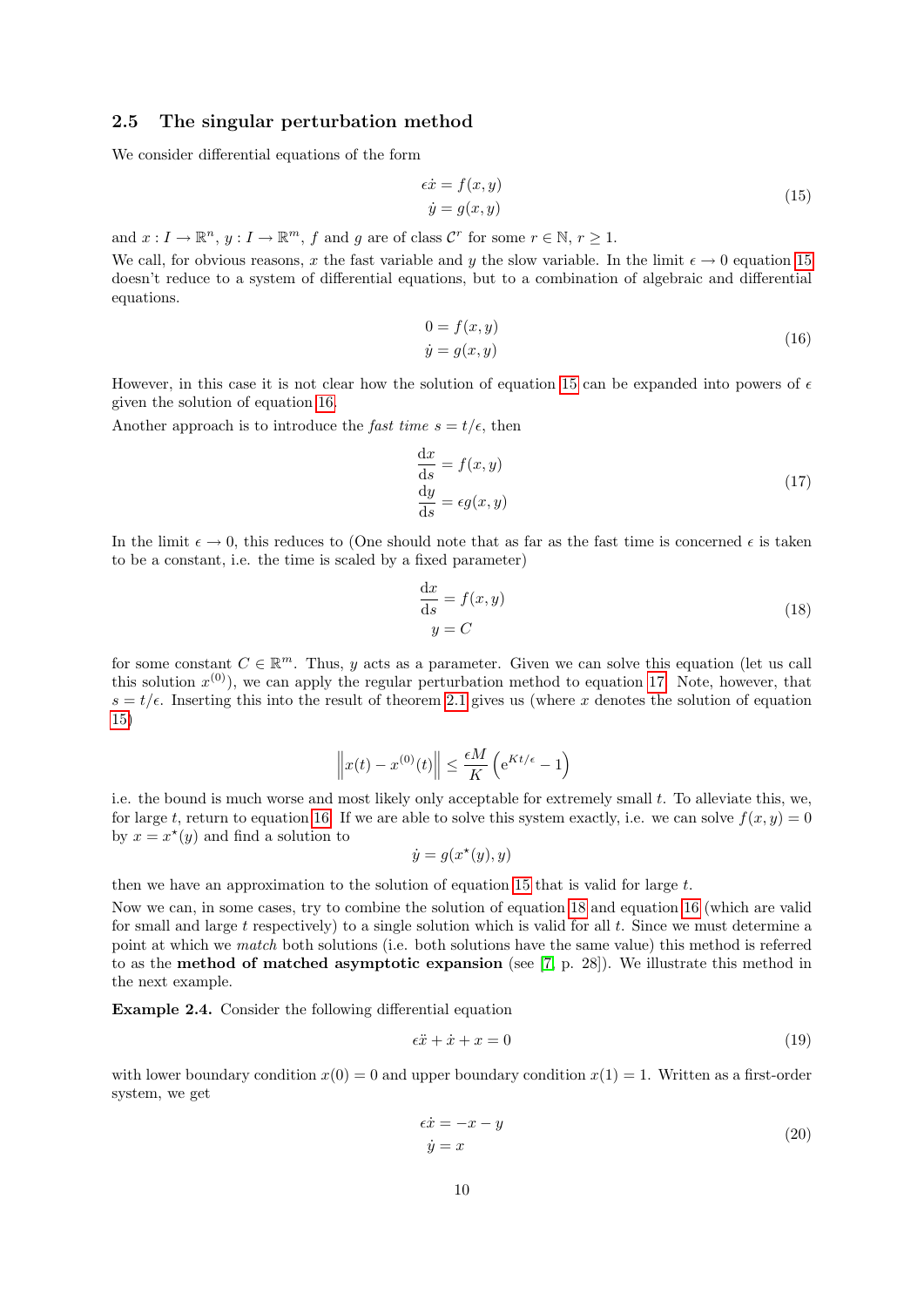with the same boundary conditions. Now considering  $\epsilon \to 0$ , we get  $x = -y$  and  $\dot{y} = x$ ; thus,  $\dot{y} = -y$ , which is easily solved to be

<span id="page-11-2"></span>
$$
x(t) = -y(t) = Ce^{-t}
$$
\n
$$
(21)
$$

Introducing the fast time  $s = t/\epsilon$ , we get  $y = -D$  (some arbitrary constant) and

$$
\frac{\mathrm{d}x}{\mathrm{d}s} = -x + D
$$

which is readily solved to be

$$
x(t) = D + E e^{-t/\epsilon}
$$

Now, as mentioned before, this solution is only a good approximation for small  $t$ , so we require it to satisfy the lower boundary condition  $x(0) = 0$ . Then

$$
x(t) = -E + E e^{-t/\epsilon} \tag{22}
$$

On the other hand we require equation [21](#page-11-2) to satisfy the upper boundary condition, then

$$
x(t) = e^{1-t} \tag{23}
$$

We now choose  $E$  such that the two solutions can be combined in a suitable way (this is what is actually referred to as **matching**). In this case we choose  $t = \sqrt{\epsilon}$  as the matching point, i.e. we require (Note that we have no general method to determine an optimal matching point)

$$
\lim_{\epsilon \to 0} e^{1-\epsilon} = \lim_{\epsilon \to 0} \left( -E + E e^{-1/\sqrt{\epsilon}} \right)
$$

where  $E$  is readily determined to be

 $E = -e$ 

Adding the two functions and subtracting their common value gives us

$$
x(t) \approx e^{1-t} - e\left(e^{-t/\epsilon} - 1\right) - e = e\left(e^{-t} - e^{-t/\epsilon}\right)
$$

Similar to example [2.1](#page-2-4) we can find an exact solution to equation [19](#page-10-5)

$$
x(t) = \frac{e^{\frac{\sqrt{1-4\epsilon}-1}{2\epsilon}t} - e^{\frac{-\sqrt{1-4\epsilon}-1}{2\epsilon}t}}{e^{\frac{\sqrt{1-4\epsilon}-1}{2\epsilon}} - e^{\frac{-\sqrt{1-4\epsilon}-1}{2\epsilon}}}
$$

and use it to investigate the error we made in our approximation more closely. Figure [2](#page-12-0) gives an idea of the qualitative behavior of the solution as well as of the absolute error made in our approximation (It should be noted that as  $t \to 0$  and as  $t \to \infty$  the error is negligible).

## <span id="page-11-0"></span>3 Qualitative analysis

#### <span id="page-11-1"></span>3.1 Introduction to dynamical systems

The treatment in this section is mainly based on [\[14,](#page-24-5) Chap. 23-25,29,30] and [\[5,](#page-24-3) Chap. 5].

Although more general definitions exist (see e.g. [\[1,](#page-24-6) p. 328-331]), since we are interested only in dynamical systems with values in  $\mathbb{R}^n$ , the following definition will suffice.

**Definition 3.1.** (Dynamical system) If  $T$  is a monoid (written additively), then

$$
\Phi:T\times\mathbb{R}^n\to\mathbb{R}^n
$$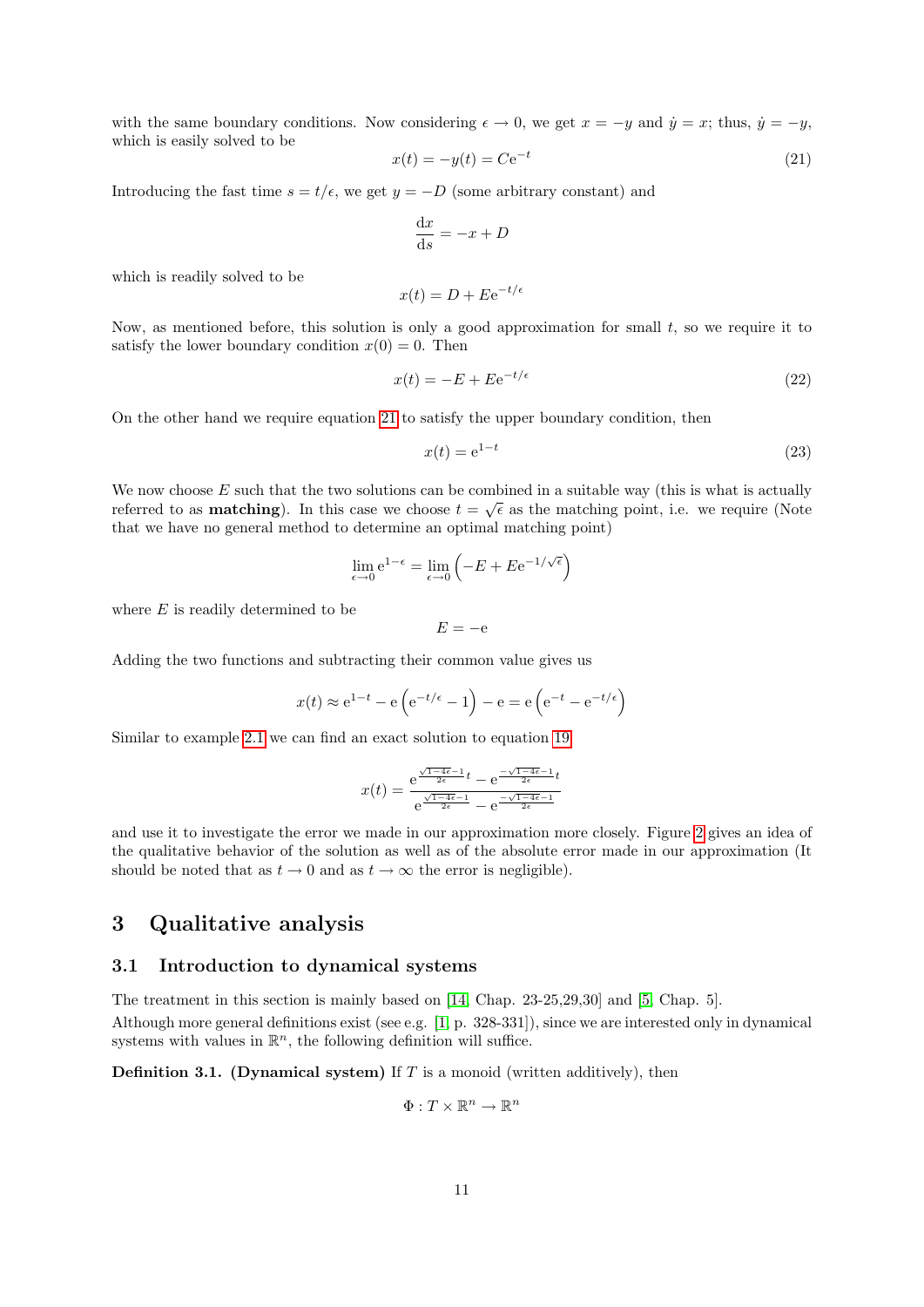

<span id="page-12-0"></span>Figure 2: Function graph for the exact and approximated solution (left) and absolute error plot (not logarithmic) (right).

is a dynamical system if

$$
\Phi(0, x) = x
$$
\n
$$
\Phi(t_2, \Phi(t_1, x)) = \Phi(t_1 + t_2, x), \qquad \forall t_1, t_2 \in T, t_1 + t_2 \in T
$$
\n(24)

If we take x as a fixed parameter, we call  $\Phi$  the flow of the dynamical system through x and

$$
\gamma_x = \{ \Phi(t, x) \, | \, t \in T \}
$$

the **orbit** through  $x$ .

A dynamical system as defined above is an abstract concept. The two most important models for our purpose are  $T \subset \mathbb{R}$  and  $T \subset \mathbb{Z}$ .

#### Definition 3.2. (Continuous/Discrete dynamical system)

- 1. If  $T \subset \mathbb{R}$ , we call the dynamical system **continuous**.
- 2. If  $T \subset \mathbb{Z}$ , we call the dynamical system **discrete**.

We are already familiar with continuous dynamical systems, since those are (for our purpose) given by autonomous differential equations as shown below.

Theorem 3.1. Every autonomous system which permits a unique solution for any initial condition  $x(0) = x_0$  is a dynamical system.

*Proof.* Define  $\Phi(t, x_0) = x(t)$  where  $\dot{x} = f(x)$  and  $x(0) = x_0$ . Then

$$
\Phi(0, x_0) = x(0) = x_0
$$

and since, per assumption,  $x(t)$  is unique

$$
\Phi(t_1 + t_2, x_0) = x(t_1 + t_2)
$$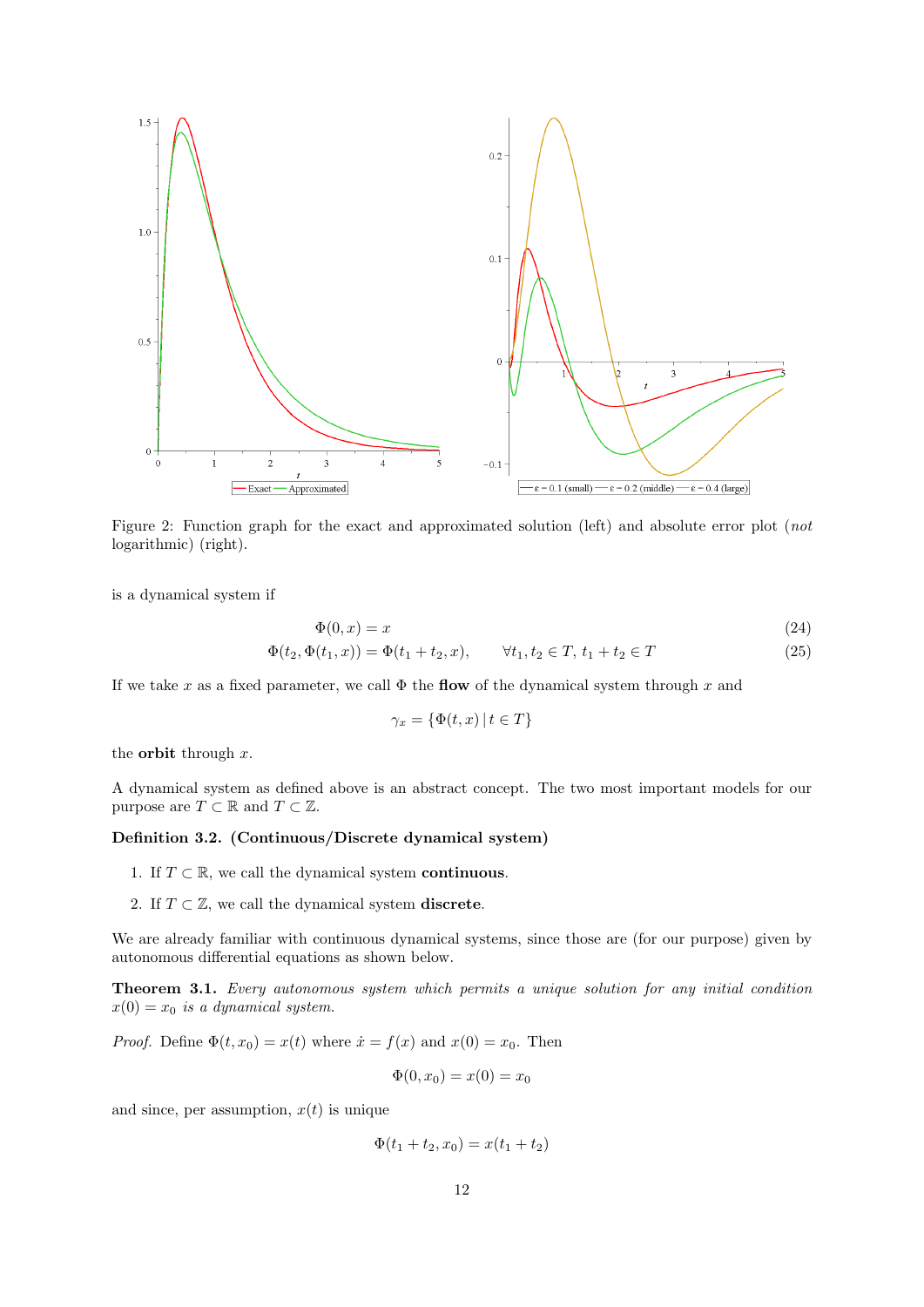then  $\Phi(t_1, x_0) = x(t_1)$ , but since the flow through a point is unique, it follows that

$$
\Phi(t_2, \Phi(t_1, x_0)) = x(t_1 + t_2)
$$

as desired.

Theorem 3.2. Every system of first-order differential equations of the form

$$
\dot{x} = f(x, t) \qquad x \in \mathcal{C}^1(I, \mathbb{R}^n), \ f \in \mathcal{C}^0(\mathbb{R}^n \times I, \mathbb{R}^n)
$$

in n-variables can be written as an autonomous system in  $n + 1$  variables.

*Proof.* We introduce a new variable  $\tau$  and write

$$
\begin{aligned}\n\dot{x} &= f(x, \tau) \\
\dot{\tau} &= 1\n\end{aligned}
$$

with initial condition  $(x, \tau)(t) = (x_0, 0)$ . This is an autonomous system in  $n + 1$  variables. Now solve for  $\tau$  which is an uncoupled variable to get  $\tau = t$  as desired.  $\Box$ 

The reader might be less familiar with discrete dynamical systems. The next example should illustrate the concept.

Example 3.1. The discrete logistic map (see [\[13\]](#page-24-7))

$$
x_{n+1} = f(x_n) = rx_n(1 - x_n),
$$
  $x_0 = a, f : \mathbb{Z}_{\geq 0} \to \mathbb{R}$ 

is a quadratic recurrence relation. We will show that the logistic map indeed satisfies the requirements of a discrete dynamical system. First,  $\Phi(0, a) = x_0 = a$ . Second,

$$
\Phi(n_1 + n_2, a) = f^{n_1 + n_2}(a)
$$
  

$$
\Phi(n_2, \Phi(n_1, a)) = \Phi(n_2, f^{n_1}(a)) = f^{n_1 + n_2}(a)
$$

thus, the logistic map is a discrete dynamical system.

#### <span id="page-13-0"></span>3.2 Lyapunov exponent

We consider an autonomous system, i.e.

<span id="page-13-1"></span>
$$
\dot{x} = f(x) \tag{26}
$$

and require  $x \in C^2(I, \mathbb{R}^n)$ ,  $f \in C^1(\mathbb{R}^n, \mathbb{R}^n)$ .

Suppose we start with the flow through  $x_0$  given by  $\Phi(t, x_0)$ . Now consider an infinitesimal deviation u from this flow. We will investigate, how the flow  $\Phi(t, x_0 + u)$  diverges from  $\Phi(t, x_0)$  as  $t \to \infty$ . Since we consider flows in the vicinity of  $\Phi(t, x_0)$ , we linearize equation [26](#page-13-1) around  $\Phi(t, x_0)$ 

<span id="page-13-2"></span>
$$
\dot{y} = f'(\Phi(t, x_0))y\tag{27}
$$

Equation [27](#page-13-2) is a system of linear differential equations with the fundamental solution matrix  $X(t, x_0)$ . Now we define the *coefficient of expansion in the direction u along the flow*  $\Phi(t, x_0)$  as

$$
\lambda(t, x_0, u) = \frac{\|X(t, x_0)u\|}{\|u\|}
$$

Now let us assume that the linearized flow diverges exponentially, i.e.

$$
\lambda(t, x_0, u) = e^{\chi \cdot t}
$$

In the limit as  $t \to \infty$  the constant  $\chi$  as given above is called the Lyapunov exponent. Thus, we define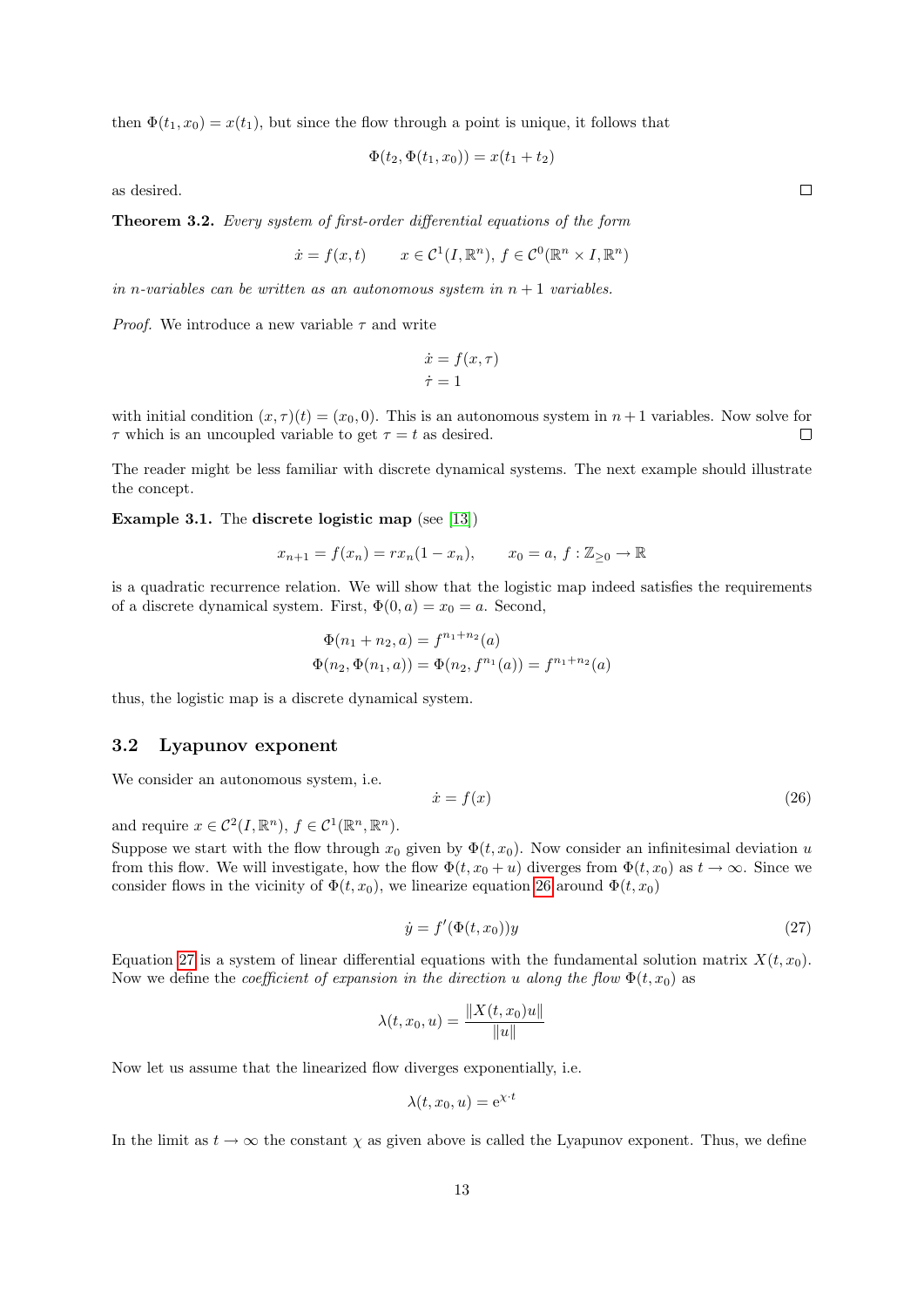#### <span id="page-14-0"></span>Definition 3.3. (Lyapunov exponent)

$$
\chi(X, x_0, u) = \limsup_{t \to \infty} \frac{1}{t} \log \lambda(t, x_0, u)
$$
  

$$
\chi(X, x_0, 0) = -\infty
$$
 (28)

From now on we drop the first two parameters of  $\chi$  and write  $\chi(u) = \chi(X, x_0, u)$  instead. Note that the Lyapunov exponent for a given  $x_0$  depends on u, potentially giving rise to a multitude of different Lyapunov exponents. It will be shown (in the next theorem) that the number of such Lyapunov exponents is at most n.

**Lemma 3.1.**  $u \in \mathbb{R}^n$  and  $c \in \mathbb{R}$  then

$$
\chi(u + v) \le \max{\chi(u), \chi(v)}
$$
  

$$
\chi(cu) = \chi(u)
$$

and  $\{g \in \mathbb{R}^n \mid \chi(g) \leq c\}$  is a (vector) subspace of  $\mathbb{R}^n$ .

*Proof.* For brevity we will write  $X = X(t, x_0)$  in this proof.

1.

$$
\chi(cu) = \limsup_{t \to \infty} \frac{1}{t} \frac{\|Xcu\|}{\|cu\|} = \limsup_{t \to \infty} \frac{1}{t} \frac{\|Xu\|}{\|u\|} = \chi(u)
$$

2. Note that

$$
\limsup_{t \to \infty} \frac{1}{t} \log \frac{\|Xu\|}{\|u\|} = \limsup_{t \to \infty} \left( \frac{\log \|Xu\|}{t} - \frac{\log \|u\|}{t} \right) = \limsup_{t \to \infty} \frac{1}{t} \log \|Xu\|
$$

Thus, we need to proof that

$$
\limsup_{t \to \infty} \frac{1}{t} \log ||X(u+v)|| \le \max \left\{ \limsup_{t \to \infty} \frac{1}{t} \log ||Xu||, \limsup_{t \to \infty} \frac{1}{t} \log ||Xv|| \right\}
$$

Now, consider w.l.o.g. that  $\chi(u) \geq \chi(v)$ . Then  $\chi(u) - \chi(v) \geq 0$  and

$$
\left(\lim_{s\to\infty}\sup_{t\in(s,\infty)}\left\{\frac{\log\|Xu\|}{t}-\frac{\log\|Xv\|}{t}\right\}\geq 0\right)\Longrightarrow\left(\lim_{s\to\infty}\sup_{t\in(s,\infty)}\left\{\log\|Xu\|-\log\|Xv\|\right\}\geq 0\right)
$$

Therefore

$$
\limsup_{t \to \infty} \frac{1}{t} \log ||X(u+v)|| \le \limsup_{t \to \infty} \frac{1}{t} \log (||Xu|| + ||Xv||)
$$
  
= log \limsup\_{t \to \infty} (||Xu|| + ||Xv||)^{1/t}  

$$
\le \log \limsup_{t \to \infty} (2 ||Xu||)^{1/t}
$$
  
= log \limsup\_{t \to \infty} ||Xu||^{1/t}  
= 
$$
\limsup_{t \to \infty} \frac{1}{t} \log ||Xu||
$$

as desired.

3. By the previous results and since  $0 \in \{g \in \mathbb{R}^n \mid \chi(g) \leq c\}$ ,  $\forall c \in \mathbb{R}$ , we have a subspace.

#### Theorem 3.3. There are at most n (finite) Lyapunov exponents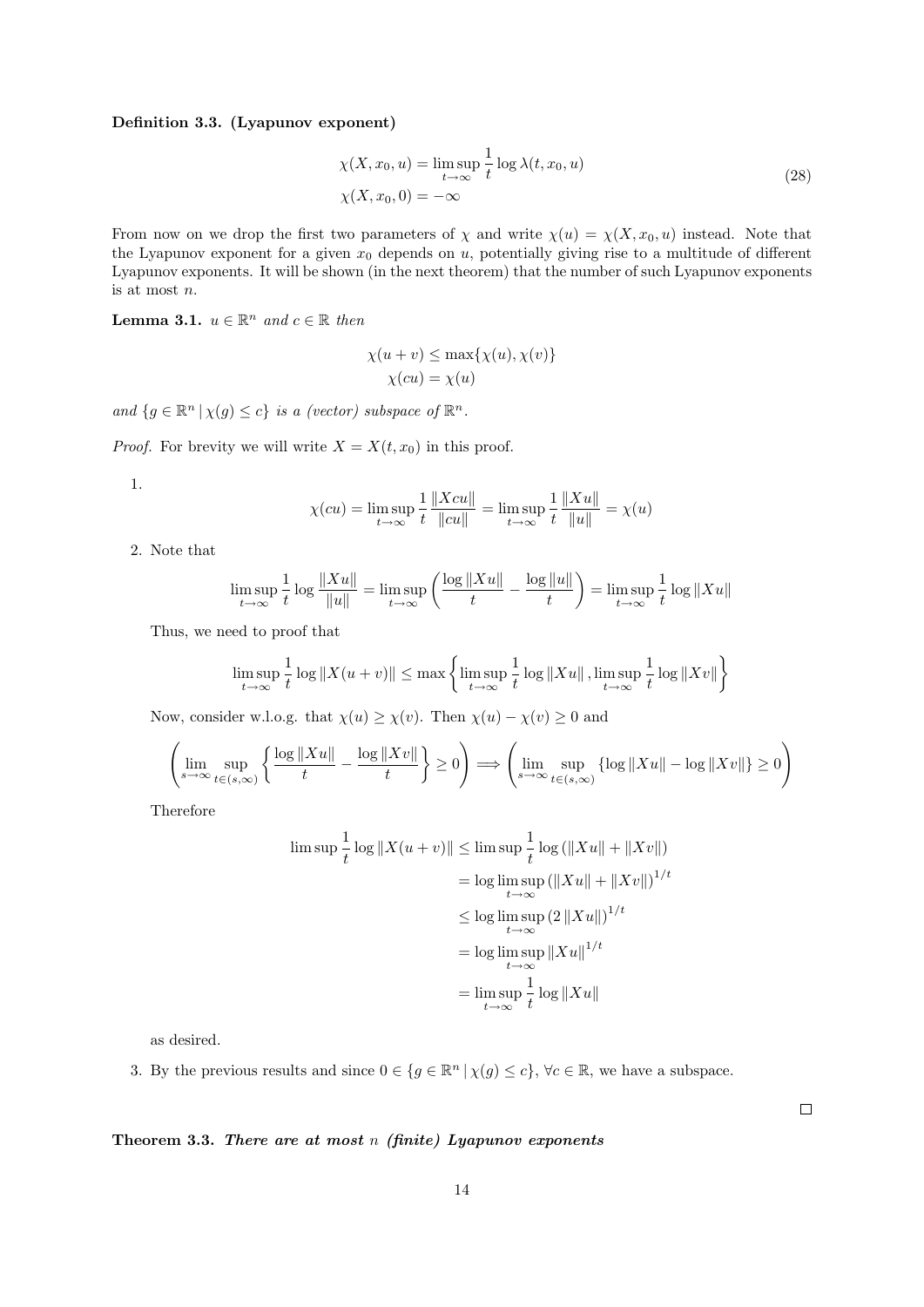*Proof.* Consider the collection of sets  $V_c = \{g \in \mathbb{R}^n \mid \chi(g) \leq c\}$ , then  $V_{-\infty} = \{0\}$  and  $V_{\infty} = \mathbb{R}^n$ . In addition  $V_a \subset V_b$  if  $a \leq b$ . Thus

$$
\exists N \neq \emptyset \, \forall i \in N \, \exists r_i \in \mathbb{R}: \, V_{-\infty} \subsetneq V_{r1} \subsetneq \cdots \subsetneq V_{\infty}
$$

Since  $V_{r_i}$  is a subspace, we have (where  $k \geq 1$ )

$$
V_{r_i} = \text{span}(v_1, \dots, v_m) \subsetneq \text{span}(v_1, \dots, v_m, v_{m+1}, \dots, v_{m+k}) = V_{r_{i+1}}
$$

Clearly dim  $V_{-\infty} = 0$  and dim  $V_{\infty} = n$  and

$$
0 = \dim V_{-\infty} < \dim V_{r_1} < \cdots < \dim V_{\infty} = n
$$

But since dimension is an integer quantity, we have at most  $n-1$  different  $r_i$  and therefore at most n finite Lyapunov exponents.  $\Box$ 

Now we have established that there are at most  $n$  different Lyapunov exponents. In practice we are interested in the largest of them, since it is a suitable measure of the predictability (i.e. how fast the flows diverge in the worst case) of our system.

#### Definition 3.4. (Maximal Lyapunov exponent)

$$
\chi_{\max}(X, x_0) = \max\{\chi(g) \, | \, g \in \mathbb{R}^n\}
$$

However, even in simple examples the lim sup in equation [28](#page-14-0) is difficult to compute, at best. Thus, we are interested under what conditions we can use a limit instead. Oseledets theorem answers this questions. In fact it also asserts that for sufficient regular differential equations the Lyapunov exponents are independent of the position for almost all  $x_0$ . Thus, our analysis of the Lyapunov exponents is effectly reduced to an *n*-number summary for a given system of differential equations.

**Theorem 3.4.** (Oseledets theorem) If  $||X(x_0, t)||$ ,  $||X(x_0, t)^{-1}|| \in L^1$  where  $||\cdot||$  denotes the operator norm. Then, for almost all x and  $u \neq 0 \in \mathbb{R}^n$  the limit

$$
\chi(X, x_0, u) = \lim_{t \to \infty} \frac{1}{t} \log \frac{\|X(x_0, t)u\|}{\|u\|}
$$

exists and doesn't depend on  $x_0$ .

Proof. See [\[11\]](#page-24-8).

The following two examples should illustrate some of the features of the Lyapunov exponent.

<span id="page-15-0"></span>Example 3.2. Consider the simple example

$$
\dot{x} = ax \qquad x : I \to \mathbb{R}
$$

For any flow the fundamental solution is  $X(t) = e^{at}$ . Then

$$
\chi = \lim_{t \to \infty} \frac{1}{t} \log \frac{\|e^{at}u\|}{\|u\|} = a
$$

thus, we have only one Lyapunov exponent which is independent of  $x_0$  and u. In this case  $\chi_{\text{max}} = a$ . Note that if the Lyapunov exponent is positive the flows diverge, while if the Lyapunov exponent is negative they converge to some limit (in this case  $\lim_{t\to\infty} e^{ax} = 0$  since  $a < 0$ ).

Example 3.3. Consider the non-linear differential equations

$$
\begin{aligned}\n\dot{x} &= x - x^3 \\
\dot{y} &= -y\n\end{aligned}
$$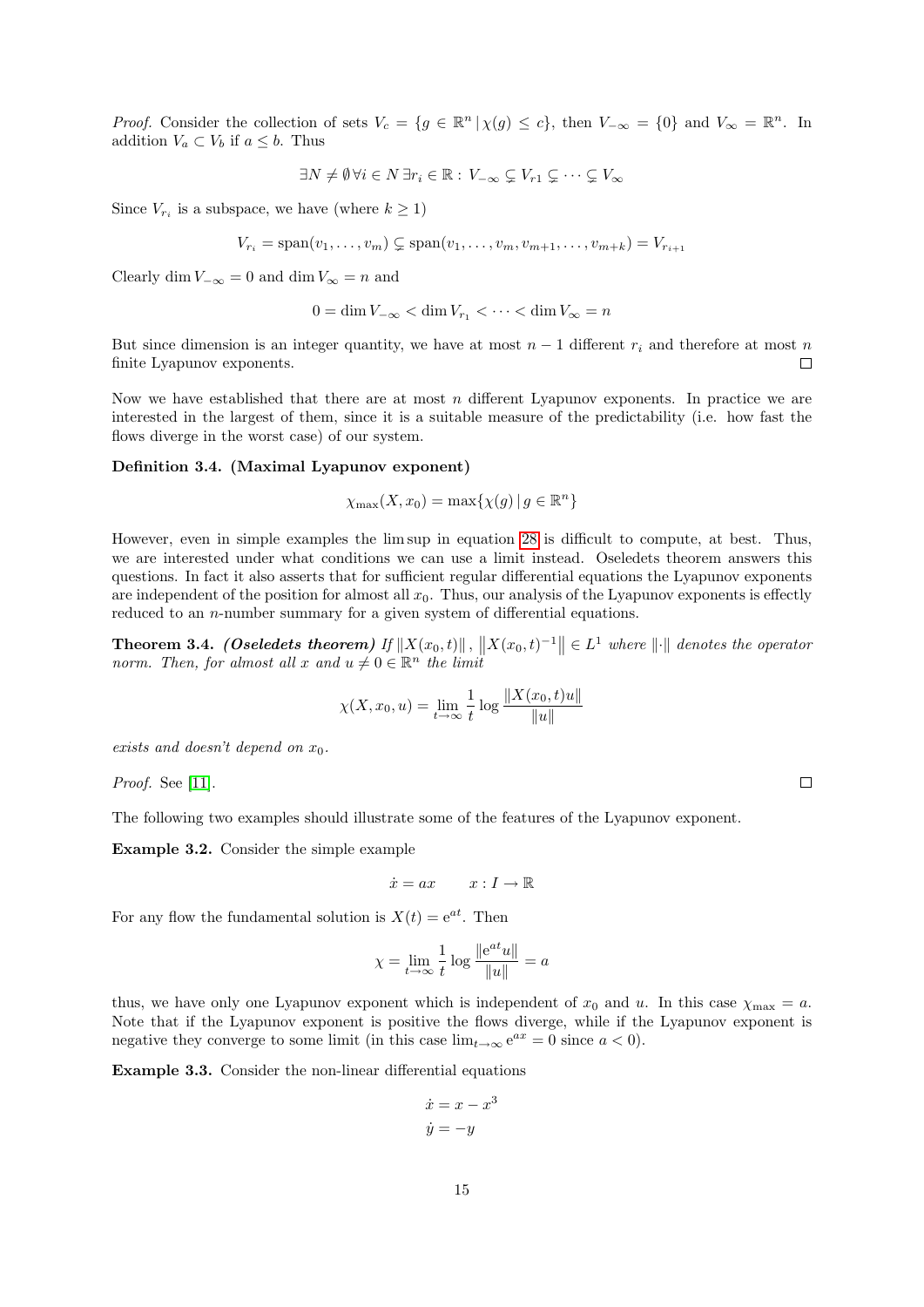Note that this system has 3 equilibria at  $(0, 0), (-1, 0), (1, 0)$ . At this equilibria the Lyapunov exponents are trivial to compute. First, let us linearize our equations around the flow  $\Phi(t, x_0) = (x(t), y(t))^T$ 

$$
\left[\begin{array}{c} \dot{\xi}_1\\ \dot{\xi}_2 \end{array}\right] = \left[\begin{array}{cc} 1-3x^2 & 0\\ 0 & -1 \end{array}\right] \left[\begin{array}{c} \xi_1\\ \xi_2 \end{array}\right]
$$

Replacing x by the flow of our first equilibrium  $x(t) = 0$ , i.e. the flow is constant and doesn't depend on t, we get

$$
\left[\begin{array}{c} \dot{\xi}_1\\ \dot{\xi}_2 \end{array}\right] = \left[\begin{array}{cc} 1 & 0\\ 0 & -1 \end{array}\right] \left[\begin{array}{c} \xi_1\\ \xi_2 \end{array}\right]
$$

with the fundamental solution matrix

$$
X = \left[ \begin{array}{cc} e^t & 0 \\ 0 & e^{-t} \end{array} \right]
$$

Using  $e_1, e_2$  (the standard basis vectors), we get

$$
\chi(0, 0, e_1) = \lim_{n \to \infty} \frac{1}{t} \log \frac{\|Xe_1\|}{\|e_1\|} = 1
$$
  

$$
\chi(0, 0, e_2) = \lim_{n \to \infty} \frac{1}{t} \log \frac{\|Xe_2\|}{\|e_2\|} = -1
$$

Since there are at most  $n = 2$  Lyapunov exponents, we know all of them. This equilibrium, however, is atypical if we compare it with the result of the other two

$$
\chi(-1, 0, e_1) = -2
$$
  
\n
$$
\chi(-1, 0, e_2) = -1
$$
  
\n
$$
\chi(1, 0, e_1) = -2
$$
  
\n
$$
\chi(1, 0, e_2) = -1
$$

However, by Oseledets theorem, we know that even for sufficient regular dynamical systems there might exist a set of measure zero on which the Lyapunov exponents don't agree with the Lyapunov exponents almost everywhere. It seems that  $(0, 0)$  belongs to that set.

Now consider an arbitrary flow through  $(x, 0)$ . In this case we get by separation of variables (and if we assume  $x \in (0,1)$ 

$$
x^{2}(t) = \frac{e^{2t}}{e^{2t} + 1}
$$

Inserting this into our linearized system we get

$$
\begin{bmatrix} \dot{\xi}_1 \\ \dot{\xi}_2 \end{bmatrix} = \begin{bmatrix} 1 - \frac{3e^{2t}}{e^{2t} + 1} & 0 \\ 0 & -1 \end{bmatrix} \begin{bmatrix} \xi_1 \\ \xi_2 \end{bmatrix}
$$

with the fundamental solution matrix

$$
X = \begin{bmatrix} \frac{e^{-2t}}{(1+e^{-2t})^{3/2}} & 0\\ 0 & e^{-t} \end{bmatrix}
$$

then

$$
\chi(x,0,e_1) = -2
$$
  

$$
\chi(x,0,e_2) = -1
$$

as expected.

It should be noted that (contrary to what the previous examples suggest) computing the Lyapunov exponent, in general, is a formidable task. Thus, one usually resorts to numerical algorithms (see e.g. [\[4\]](#page-24-9)). We will continue this discussion in section [3.7.](#page-22-0)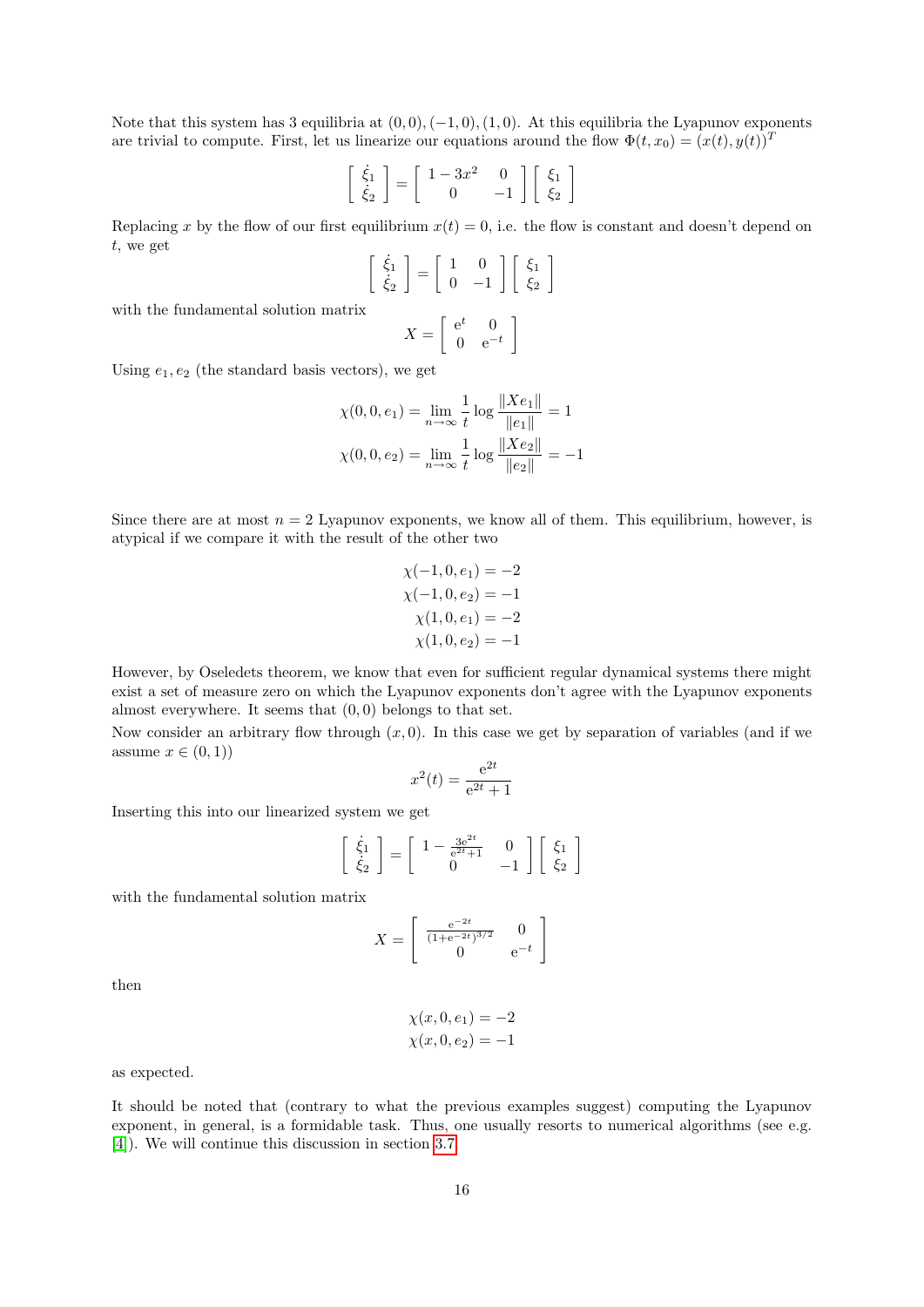#### <span id="page-17-0"></span>3.3 From continuous to discrete - Poincaré maps

We consider differential equations of the form

$$
\dot{x} = f(x), \qquad x: I \to \mathbb{R}^n \tag{29}
$$

where we require  $f \in \mathcal{C}^r$  for some  $r \in \mathbb{N}, r \geq 1$ .

**Definition 3.5.** (Poincaré map of a periodic orbit) Suppose we have a periodic flow (i.e.  $\Phi(t + \theta)$  $T, x_0$  =  $\Phi(t, x_0)$ . Let  $\Sigma$  be a hypersurface with normal  $n(x)$  and  $\langle f(x_0), n(x_0) \rangle \neq 0$  (i.e.  $\Sigma$  is transverse to f at  $x_0$ ). Since  $\Phi \in \mathcal{C}^r$ , we can find an open set  $V \subset \Sigma$ , such that the flows starting in V returns to  $\Sigma$  in a time close to T, i.e.

$$
P: V \to \Sigma, x \mapsto \Phi(\tau(x), x)
$$

where  $\tau(x)$  is the time of first return of the point x to  $\Sigma$ . We call P a **Poincaré map**.

We note that Poincaré maps can be defined for other types of orbits (e.g. for homoclinic orbits). There is no general method to choose  $\Sigma$  or to write down P explicitly (for a given vector field f). In three dimensions we can use numerical methods to construct a two-dimensional Poincaré map and analyze its behavior. However, for our purpose, the conceptual idea is important. A Poincaré map reduces an  $n$ dimensional continuous dynamical system to an  $n-1$  dimensional discrete dynamical system, i.e. we can study certain properties of our original system by considering the associated discrete system.

#### <span id="page-17-1"></span>3.4 The Smale horseshoe map

In the previous section we introduced a method (Poincaré maps) to study the behavior of an  $n$  dimensional continuous dynamical system by investigating an associated n−1 dimensional discrete dynamical system. Since three-dimensional continuous dynamical systems are of great practical importance (e.g. Lorenz equation, classical physics, . . . ), in this chapter, we investigate the behavior of a specific two-dimensional discrete system (the Smale horseshoe map). This system serves as a prototype for a number of properties we can find in continuous dynamical systems as well (this discussion is continued in section [3.7\)](#page-22-0). Consider an affine map  $f: D \to \mathbb{R}^2$  where  $D = [0, 1]^2$ , which behaves as illustrated in figure [3.](#page-17-2) Then f



<span id="page-17-2"></span>Figure 3: The Smale horseshoe map (this figure was taken from [\[14,](#page-24-5) p. 556]) on  $H_0$  and  $H_1$  is given by (see [\[14,](#page-24-5) p. 556])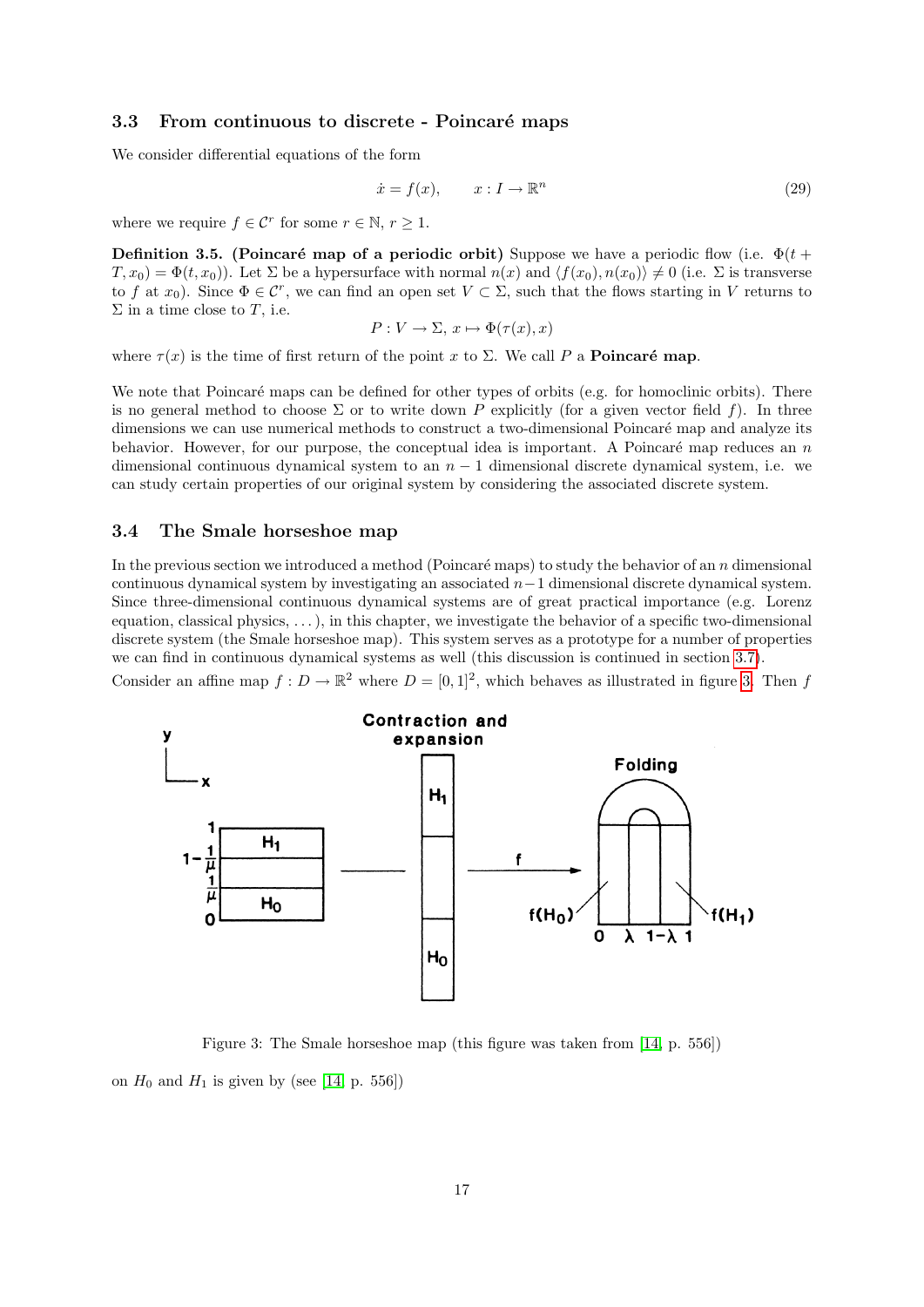$$
f|_{H_0}: H_0 \to \mathbb{R}^2, \begin{bmatrix} x \\ y \end{bmatrix} \mapsto \begin{bmatrix} \lambda & 0 \\ 0 & \mu \end{bmatrix} \begin{bmatrix} x \\ y \end{bmatrix}
$$

$$
f|_{H_1}: H_1 \to \mathbb{R}^2, \begin{bmatrix} x \\ y \end{bmatrix} \mapsto \begin{bmatrix} -\lambda & 0 \\ 0 & -\mu \end{bmatrix} \begin{bmatrix} x \\ y \end{bmatrix} + \begin{bmatrix} 1 \\ \mu \end{bmatrix}
$$

The inverse map is depicted in figure [4](#page-18-0)



<span id="page-18-0"></span>Figure 4: The inverse Smale horseshoe map (this figure was taken from [\[14,](#page-24-5) p. 557])

For our subsequent discussion we need the following definition.

Definition 3.6. A vertical rectangle is a rectangle such that the width parallel to the y-axis is 1. A horizontal rectangle is a rectangle such that the width parallel to the x-axis is 1.

The following lemma will also prove useful.

#### Lemma 3.2. (Mapping properties of  $f$ )

- 1. Suppose  $V \in D$  is a vertical rectangle, then  $f(V) \cap D$  consists of precisely two vertical rectangles, one in  $V_0$  and one in  $V_1$ . Their widths each are equal to  $\lambda$  times the width of V.
- 2. Suppose  $H \in D$  is a horizontal rectangle, then  $f^{-1}(H) \cap D$  consists of precisely two horizontal rectangles, one in  $H_0$  and one in  $H_1$ . Their width each are equal to  $1/\lambda$  times the width of H.

*Proof.* Suppose we have a vertical rectangle  $V$ , i.e. we can write

$$
V = (V \cap H_1) \cup (V \cap H_0) \cup V_{\text{rest}}
$$

where  $V_{\text{rest}} \cap (H_0 \cup H_1) = \emptyset$ . Then clearly we get two rectangles in  $f(H_0)$  and  $f(H_1)$  respectively. The proof of 2. uses the same principle.  $\Box$ 

Now we are interested in the set of all points, denoted by  $\Lambda$ , which remain in D under all possible iterations of  $f$ ; thus, we define

$$
\Lambda = \bigcap_{n=-\infty}^{\infty} f^n(D)
$$

We introduce the following notation: Let  $S = \{0,1\}$  be an index set, and let  $s_i \in S$  for  $i \in \mathbb{Z}$ First,  $D \cap f(D)$  is given by (see the construction of f)

$$
D \cap f(D) = \bigcup_{s_{-1} \in S} V_{s_{-1}} = \{ p \in D \mid p \in V_{s_{-1}}, s_{-1} \in S \}
$$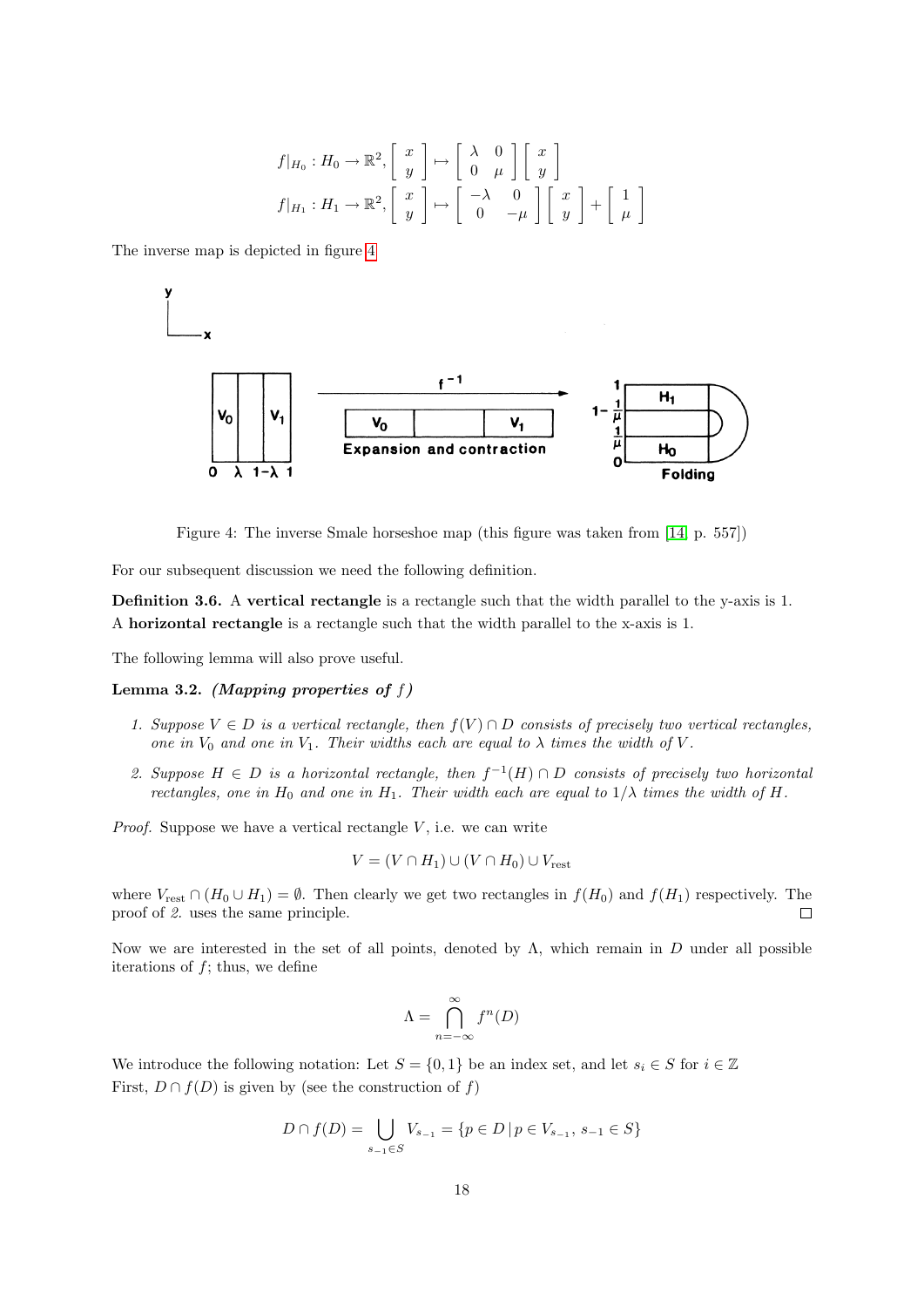where  $V_{s-1}$  is a vertical rectangle of width  $\lambda$ . Now we continue

$$
D \cap f(D) \cap f^{2}(D) = D \cap f(D \cap f(D))
$$
  
=  $D \cap f \left( \bigcup_{s_{-2} \in S} V_{s_{-2}} \right)$   
=  $\bigcup_{s_{-2} \in S} D \cap f(V_{s_{-2}})$   
=  $\bigcup_{s_{-i} \in S, i=1,2} V_{s_{-1}} \cap f(V_{s_{-2}})$   
=  $\bigcup_{s_{-i} \in S, i=1,2} V_{s_{-1}s_{-2}}$ 

Continuing this process k-times we get  $2^k$  vertical rectangles, each of width  $\lambda^k$ , given by

$$
D \cap f(D) \cap \dots \cap f^{k}(D) = \bigcup_{s_{-i} \in S, i=1,...,k} V_{s_{-1}} \cap f(V_{s_{-2}...s_{-k}})
$$
  
= 
$$
\bigcup_{s_{-i} \in S, i=1,...,k} V_{s_{-1}...s_{-k}}
$$
  
= 
$$
\{p \in D \mid f^{-i+1}(p) \in V_{s_{-i}}, s_{-i} \in S, i = 1,...,k\}
$$

Now we consider  $k \to \infty$ . Since a decreasing intersection of compact sets is non empty, we obtain an infinite number of vertical rectangles and the width of these rectangles is  $\lim_{k\to\infty}\lambda^k=0$ .

Thus  $\bigcap_{n=0}^{\infty} f^n(D)$  consists of an infinite number of vertical lines and we can label each such line uniquely by a binary infinite sequence.

We now repeat the whole process above with  $f^{-n}$  and horizontal rectangles. We then get an infinite number of horizontal lines which we label uniquely with a binary infinite sequence. Now

$$
\Lambda = \bigcap_{n=-\infty}^{\infty} f^n(D) = \left[ \bigcup_{n=-\infty}^{0} f^n(D) \right] \cap \left[ \bigcup_{n=0}^{\infty} f^n(D) \right]
$$

which consists of an infinite set of points (each vertical line intersects each horizontal line in a unique point). Furthermore, each  $p \in \Lambda$  can be labeled uniquely by a binary bi-infinite sequence which we form by concatenating the sequences associated with the respective lines which intersect to give  $p$ .

Thus, we have a well-defined map (where  $\Sigma$  is the set of all binary bi-infinite sequences)

$$
\phi: \Lambda \to \Sigma, p \mapsto \{\ldots s_{-k} \ldots s_{-1}.s_0 \ldots s_k \ldots\}
$$

The dot is used to separate the two infinite sequences. Now we have established some sort of connection between the invariant set of the Smale Horseshoe map and all binary bi-infinite sequences. In the next chapter we will investigate the exact nature of this relationship in more detail.

#### <span id="page-19-0"></span>3.5 Symbolic dynamics

First, we define a metric on  $\Sigma$ 

$$
d(s,\overline{s}) = \sum_{i=-\infty}^{\infty} \frac{\delta_i}{2^{|i|}}, \qquad \delta_i = \begin{cases} 0 & s_i = \overline{s}_i \\ 1 & s_i \neq \overline{s}_i \end{cases}
$$

Then we define the shift map as

Definition 3.7. (Shift map)

$$
\sigma: \Sigma \to \Sigma, \{\ldots s_{-k} \ldots s_{-1}.s_0 s_1 \ldots s_k \ldots \} \mapsto \{\ldots s_{-k} \ldots s_{-1} s_0 . s_1 \ldots s_k \ldots \}
$$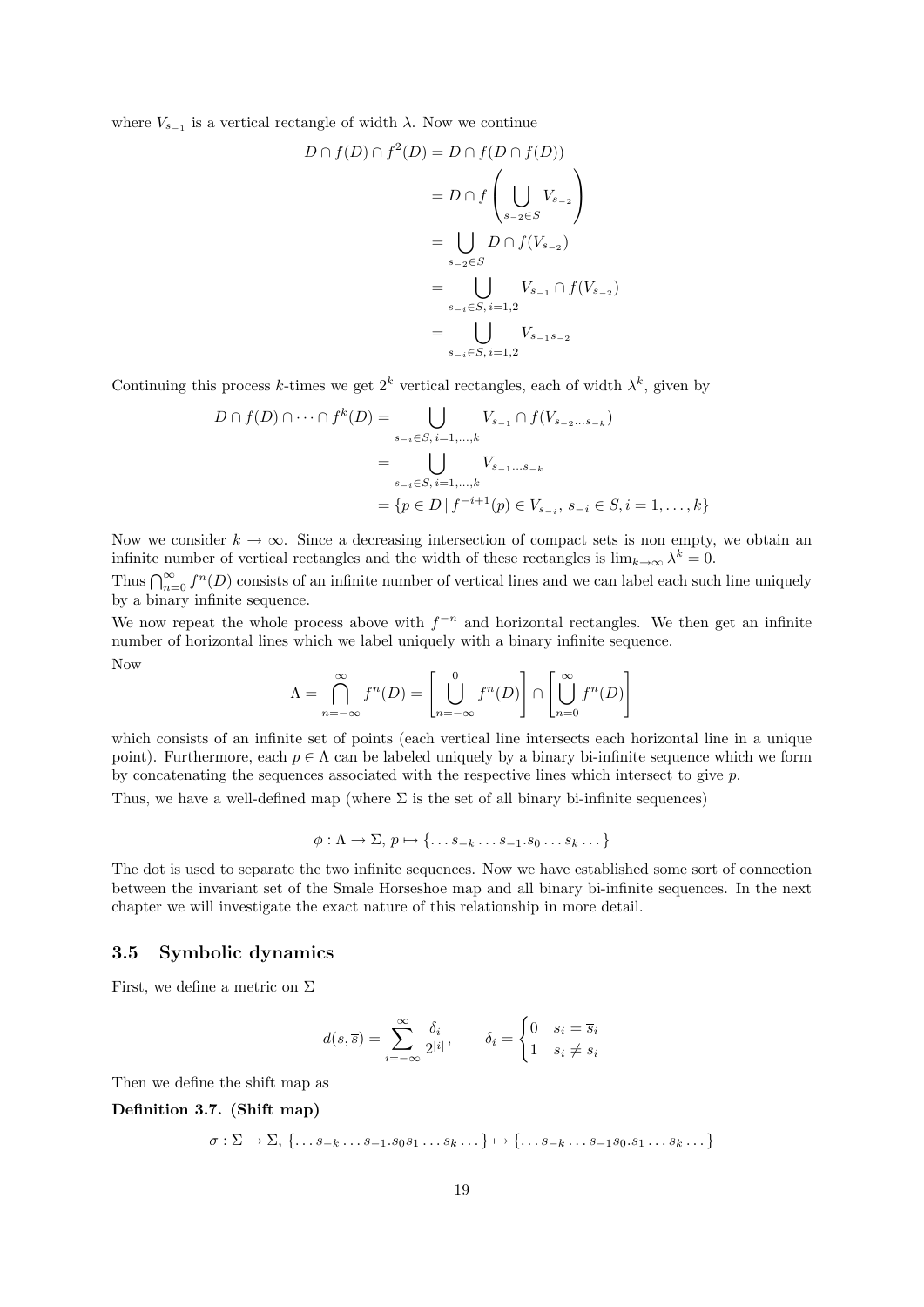Now let us investigate the dynamics of the shift map.

Theorem 3.5. The shift map  $\sigma$  has

- 1. a countable infinity of periodic orbits.
- 2. an uncountable infinity of nonperiodic orbits.

#### Proof.

1. Consider periodic orbits in  $\Sigma$  defined as

$$
\overline{\{s_0s_1\ldots s_k\}} = \{\ldots s_0\ldots s_ks_0\ldots s_k.s_0\ldots s_k\ldots\}
$$

For the set of all such periodic orbits, denoted by Q, it holds that  $Q \subset \mathbb{Q} \times \mathbb{Q}$ , but since Q is clearly infinite we get our result as desired.

2. Given a non-repeating sequence in  $\Sigma$  we get

$$
\{\ldots s_{-n}\ldots s_{-1}.s_0\ldots s_n\ldots\} \cong \{ .s_0s_1s_{-1}s_2s_{-2}\ldots\} \cong \mathbb{I} \cap [0,1]
$$

since the set of irrational numbers in [0, 1] is uncountable our result follows.

 $\Box$ 

We will now apply our results from symbolic dynamics to the Smale horseshoe. To do this we first proof that there is a homeomorphism between the two systems.

**Theorem 3.6.**  $\phi : \Lambda \to \Sigma$  is a homeomorphism.

Proof. Bijectivity follows from our construction of the binary bi-infinite sequences. To proof continuity we need to show

$$
\forall p \in \Lambda \exists \epsilon > 0 \exists \delta > 0 : |p - \overline{p}| < \delta \Longrightarrow d(\phi(p), \phi(\overline{p})) < \epsilon
$$

Let  $\epsilon > 0$  be given. If  $d(\phi(p), \phi(\overline{p})) < \epsilon$ , there must be some  $N(\epsilon) \in \mathbb{N}$  such that if

$$
\phi(p) = \{\dots s_{-n} \dots s_{-1}.s_0 \dots s_n \dots \}
$$

$$
\phi(\overline{p}) = \{\dots \overline{s}_{-n} \dots \overline{s}_{-1}.s_0 \dots \overline{s}_n \dots \}
$$

then  $s_i = \overline{s}_i$ ,  $i = 0, \pm 1, \ldots, \pm N$ . Thus by construction we have  $p, \overline{p} \in H_{s_0 \ldots s_N} \cap V_{s_{-1} \ldots s_{-N}}$ . This rectangle has width  $\lambda^N$  and height  $1/\mu^{N+1}$ . Then

$$
|p - \overline{p}| \le \left(\lambda^N + \frac{1}{\mu^{N+1}}\right)
$$

We choose

$$
\delta=\lambda^N+\frac{1}{\mu^{N+1}}
$$

which suffices to proof continuity. Since continuous bijections from compact sets into Hausdorff spaces are homeomorphism (see [\[14,](#page-24-5) p. 571]) this concludes our proof.  $\Box$ 

Since we have a homeomorphism, we now can use the fact that

$$
(\phi^{-1} \circ \sigma \circ \phi)(p) = f(p), \qquad \forall p \in \Lambda
$$

i.e., the dynamics of f is given by the dynamics of  $\sigma$ . E.g. an orbit of  $\sigma$  corresponds to an orbit of f and vice-versa.

Theorem 3.7. The Smale horseshoe has

1. a countable infinity of periodic orbits.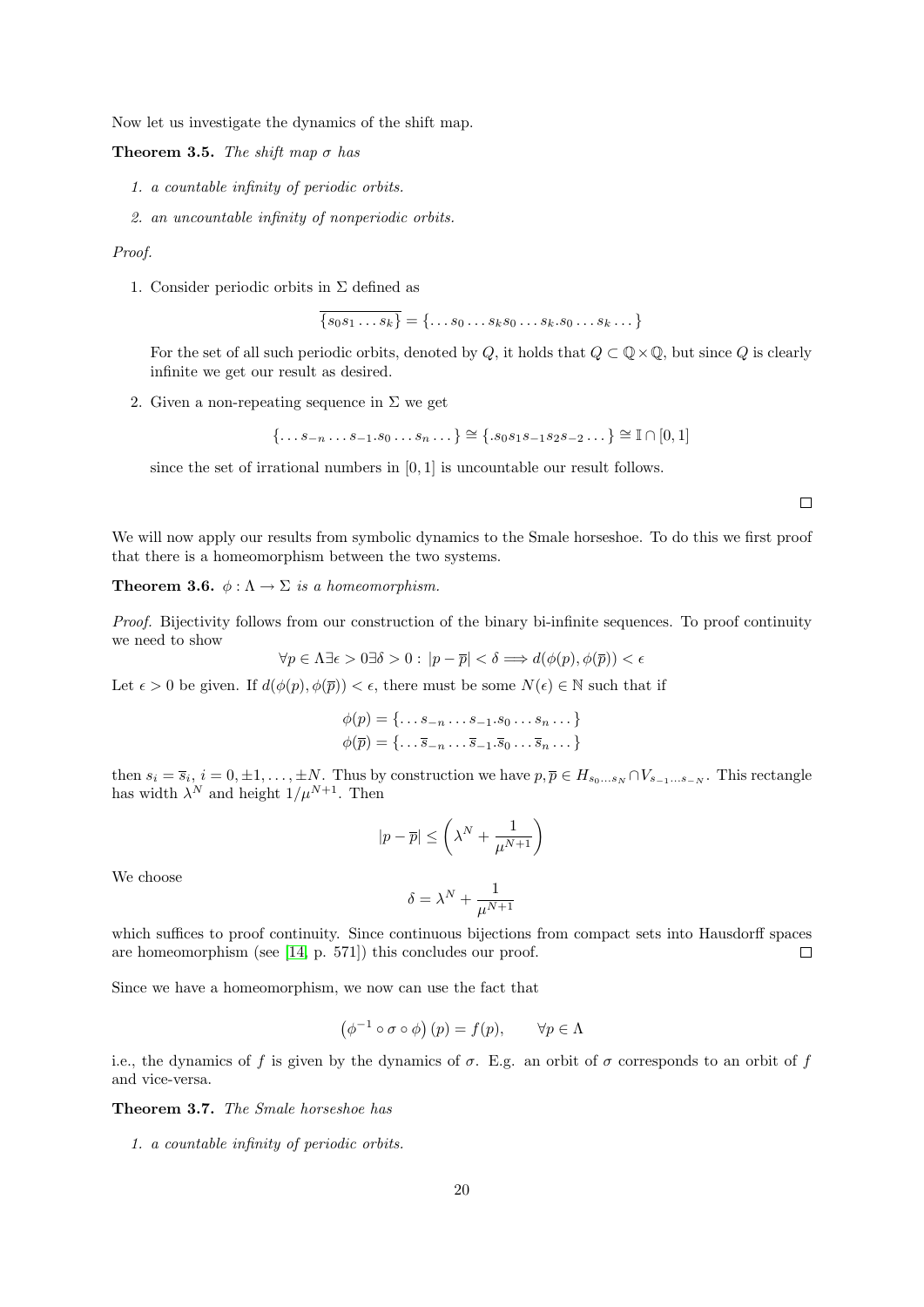2. an uncountable infinity of non-periodic orbits.

Proof.

1. Suppose we have a periodic orbit in  $\Sigma$ , i.e.  $\exists k \in \mathbb{N}$ 

$$
w := \overline{\{s_0s_1 \dots s_k\}} = \sigma^k \left( \overline{\{s_0s_1 \dots s_k\}} \right)
$$

then we use the homeomorphism to get

$$
f^{k}(p) = \phi^{-1} \circ \sigma^{k}(w) = \phi^{-1}(w) = p
$$

for  $p \in \Lambda$ . Reversing the argument, we get a bijection between the periodic orbits in  $\Sigma$  and the periodic orbits in  $\Lambda$ , as desired.

2. Suppose we have a non-periodic orbit  $w \in \Sigma$ , i.e.

$$
\forall k : \sigma^k(w) \neq w
$$

Since  $\phi$  is a bijection we get

$$
\forall k : \phi^{-1} \circ \sigma^k(w) \neq \phi^{-1}(w)
$$

from which

$$
\forall k : f^k(p) \neq p
$$

for  $p \in \Lambda$ . Reversing the argument we get a bijection between the non-periodic orbits in  $\Sigma$  and  $\Lambda$ , as desired.

 $\Box$ 

#### <span id="page-21-0"></span>3.6 Chaos in discrete systems

Now we are finally able to define and proof existence to a major ingredient of deterministic chaos

Definition 3.8. (Sensitive dependence on initial conditions). A dynamical system exhibits sensitive dependence on initial conditions if

$$
\exists c \in \mathbb{R}_{>0} \forall \epsilon > 0 \ \exists U(p) \ \exists q \in U(p) \ \exists N \in \mathbb{N} \ \forall n > N : d(f^n(p), f^n(q)) > c
$$

Now we proof that the Smale horseshoe exhibits this behavior.

Theorem 3.8. The Smale horseshoe exhibits sensitive dependence on initial conditions

*Proof.* First, for any  $p \in \Lambda$  we have

$$
\phi(p) = \{\ldots s_{-n} \ldots s_{-1}.s_0 \ldots s_n \ldots\}
$$

We consider an  $\epsilon$ -neighborhood of p, then the corresponding neighborhood of  $\phi(p)$  includes a set of sequences

$$
\overline{s} = \{ \dots \overline{s}_{-n} \dots \overline{s}_{-1} \cdot \overline{s}_0 \dots \overline{s}_n \dots \}
$$

such that  $s_i = \overline{s}_i$  for all  $|i| \geq N$  for some  $N \in \mathbb{N}$ . Then we have some  $\overline{s}$  such that  $s_{N+1} \neq \overline{s}_{N+1}$ . Now we apply  $\sigma^N$ , and clearly

$$
d(\sigma^N(s), \sigma^N(\overline{s})) \ge 1 > \epsilon
$$

using  $\phi^{-1}$  our result follows.

21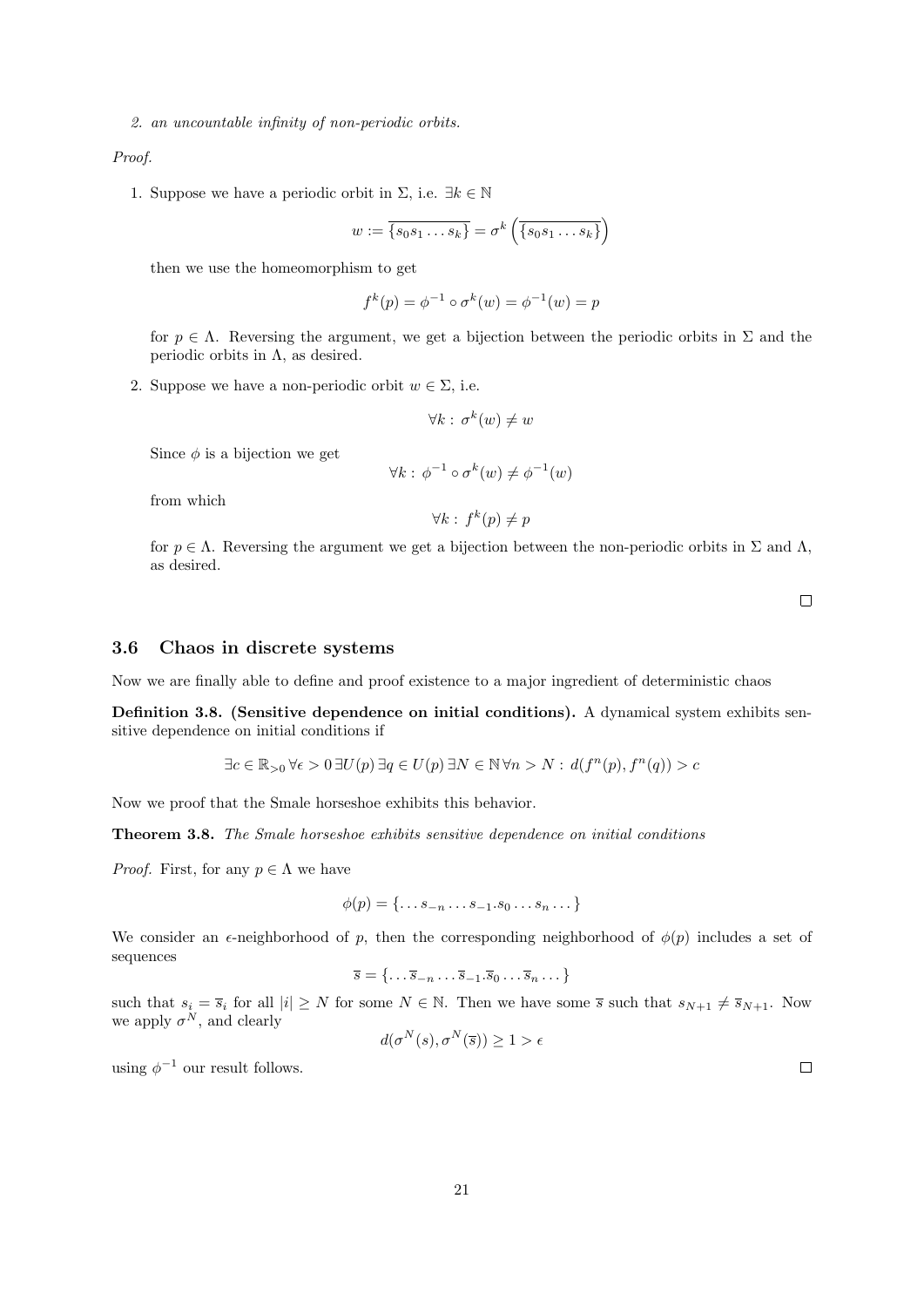#### <span id="page-22-0"></span>3.7 Chaos in continuous systems

In the previous sections we went to great length to develop the Smale horseshoe as well as to show that it has certain properties (most notable sensitivity on initial conditions) which are associated with chaotic behavior. However, it isn't clear how we can apply this knowledge to our main objective of study, i.e. how to analyze continuous dynamical systems.

In this section we will develop the definition of chaos in continuous dynamical systems as well as give a short overview of the proof techniques we can employ to associate the behavior of such a system with a chaotic invariant set (i.e. a Smale horseshoe). Unfortunately, to proof chaotic behavior even in simple systems (i.e.  $f$  is a polynomial of order 2) is a highly formidable task. That the Lorenz equation (with  $\sigma = 10, \, \beta = \frac{8}{3}, \, \rho = 28, \, \text{see [2, p. 47-48]})$  $\sigma = 10, \, \beta = \frac{8}{3}, \, \rho = 28, \, \text{see [2, p. 47-48]})$  $\sigma = 10, \, \beta = \frac{8}{3}, \, \rho = 28, \, \text{see [2, p. 47-48]})$ 

$$
\dot{x} = \sigma(y - x)
$$
  
\n
$$
\dot{y} = x(\rho - z) - y
$$
  
\n
$$
\dot{z} = xy - \beta z
$$

is indeed chaotic is still not proven [\[6,](#page-24-11) p. 584-585] (however, there exists proof for a number of similar systems), even though the equation was known and analyzed numerically in a paper by Lorenz (see [\[10\]](#page-24-12)) in 1963. Thus, a complete treatment of chaos in continuous dynamical systems is beyond the scope of this bachelor thesis.

Now let us start with some necessary definitions:

**Definition 3.9. (Compact invariant set)** We say a compact set  $\Lambda \subset \mathbb{R}^n$  is invariant under  $\Phi(t, x)$  if

$$
\Phi(t,\Lambda) \subset \Lambda, \qquad \forall t \in I
$$

Definition 3.10. (Topological Transitivity) A compact invariant set  $\Lambda$  is topologically transitive if

$$
\forall U, V \text{ open} \subset \Lambda \,\exists t \in I : \Phi(t, U) \cap V \neq 0
$$

Definition 3.11. (Sensitive dependence on initial conditions) A flow  $\Phi$  is said to have sensitive depence on initial conditions on an invariant set  $\Lambda$  if

$$
\exists \epsilon > 0 \,\forall x \in \Lambda \,\forall U(x) \,\exists y \in U, t \in I : |\Phi(t, x) - \Phi(t, y)| > \epsilon
$$

This means that for every point  $x \in \Lambda$  we have at least one point that is arbitrarily close to x but after some time it diverges such that the distance is at least  $\epsilon$ .

Definition 3.12. (Chaotic set) A compact set  $\Lambda$  is said to be chaotic if

- 1.  $\Phi(t, x)$  has sensitive depence on initial conditions in  $\Lambda$
- 2.  $\Phi(t, x)$  is topologically transitive on  $\Lambda$

That the set  $\Lambda$  needs indeed to be compact (for a sensible definition of chaos) can be seen from the simple linear system  $\dot{x} = ax$  we considered in [3.2.](#page-15-0) Even though the flows diverge exponentially we wouldn't consider the system chaotic. In the Lorenz equation, however, the flows diverge exponentially, even though it can be shown that the flow approaches and stays inside a compact ellipse. Next let us introduce the notion of a strange attractor.

**Definition 3.13.** (Attractor) A compact invariant set  $\Lambda$  is called an attractor if there is some neighborhood  $U \supset \Lambda$  such that

$$
\Phi(t, U) \subset U, \bigcap_{t \in I} \Phi(t, U) = \Lambda
$$

We call  $U$  a trapping region.

**Definition 3.14.** (Strange attractor) Suppose  $\Lambda$  is an attractor, we call it strange if  $\Lambda$  is chaotic.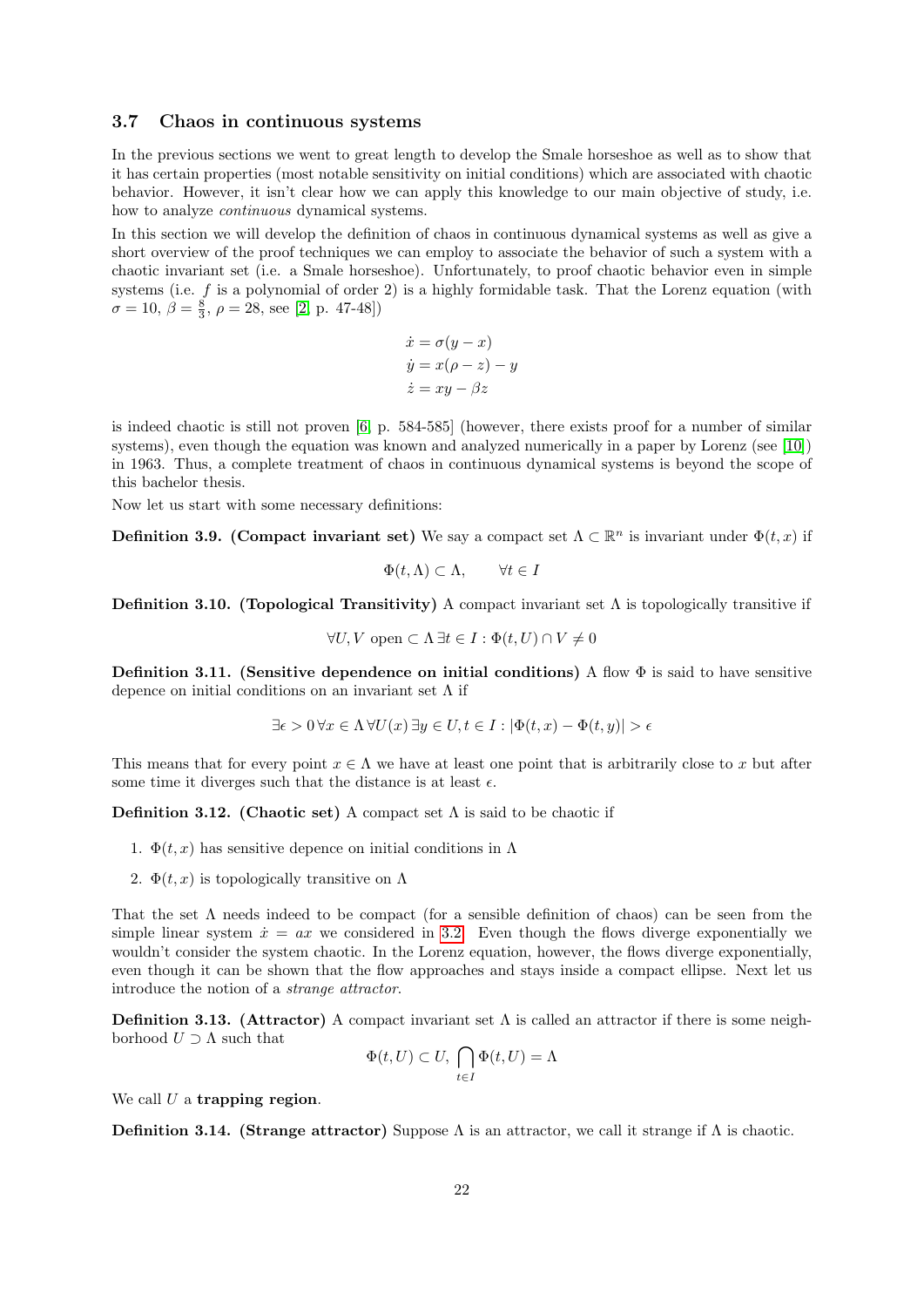The Lorenz equation is a prototypical example of a system which is suspected to posses a strange attractor. The difficulty is inherent in actually proving this. A method (in fact the most common method) is to choose an appropriate Poincaré map near an orbit of our continuous dynamical system and proof, that this map exhibits the same homeomorphism to symbolic dynamics as did the Smale horseshoe.

This method has been formalized and is known as the Conley-Moser conditions. The interested reader is advised to read e.g. [\[14,](#page-24-5) Chap. 26,27,30] as an introduction.

The question remains how one determines, short of a mathematical proof, if a system is chaotic (This is of vital importance since deriving predictions from chaotic systems is more difficult and might require a different set of tools). We introduced the Lyapunov exponent in section [3.2.](#page-13-0) A positive  $\chi_{\text{max}}$  (the maximal Lypaunov exponent) is a strong indication of chaotic behavior given we can show that the solution stays inside/approaches a compact set.

The Lyapunov exponents of the Lorenz equation (calculated numerically in [\[4\]](#page-24-9)) are

$$
\chi \approx 0.9, 0, -14.6
$$

They strongly suggest the existence of chaotic behavior in this system (since  $\chi_{max} = 0.9 > 0$ ). Let us conclude our discussion with the following example.

Example 3.4. In [\[15\]](#page-24-13) chaotic behavior is analyzed for the following third order equation (the linear Linz-Sprott equation). ...

$$
\ddot{x} + a\ddot{x} + b\dot{x} - |x| + 1 = 0
$$

with  $a = 0.6$ ,  $b = 1$ . The proof proceeds in two steps

- 1. Find a suitable Poincar´e map (in this case near a quasi-homoclinic orbit) for the system by analyzing it numerically/geometrically.
- 2. Prove that this Poincaré map has dynamics similar to those of the Smale horseshoe.

Where [\[15\]](#page-24-13) mainly differs from our discussion in that numerical methods with error estimation are used instead of deriving an analytic proof (This is also known as a *computer assisted proof*).

# <span id="page-23-0"></span>4 Conclusion

This bachelor thesis gives an overview of some methods used to analyze non-linear differential equations as well as exemplifies a very important type of behavior, chaos, that occurs in such systems.

For the reader who is interested in perturbative methods, KAM theory is the next logical step (see e.g. [\[9\]](#page-24-14) or [\[14,](#page-24-5) Chap. 14]). For the reader more interested in qualitative and geometric analysis, [\[5\]](#page-24-3) is recommended.